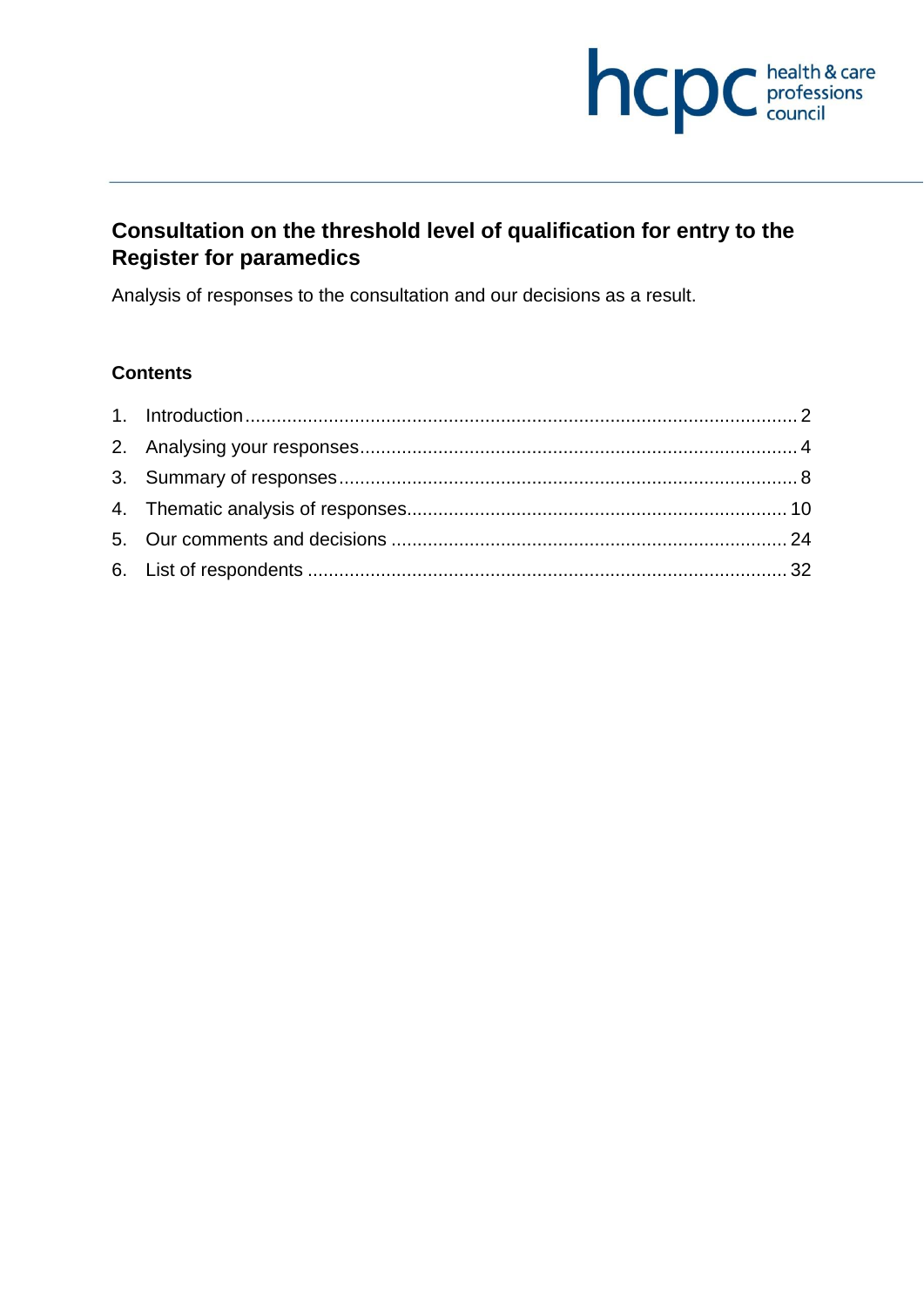## **1. Introduction**

#### **About the consultation**

- 1.1 We consulted between 25 September 2017 and 15 December 2017 on changing the threshold level of qualification for entry to the Register for paramedics, which is set out in the first standard of the Standards of education and training ('SET 1').
- 1.2 We informed a range of stakeholders about the consultation including professional bodies, employers and education and training providers. We also advertised the consultation on our website and on social media, and issued a press release.
- 1.3 We would like to thank all those who took the time to respond to the consultation. You can download the consultation document and a copy of this responses document from our website: www.hcpcuk.org/aboutus/consultations/closed.

#### **About us**

- 1.4 We are a regulator and our job is to protect the public. To do this, we keep a Register of professionals who meet our standards for their professional skills, knowledge and behaviour. Individuals on our Register are called 'registrants'.
- 1.5 We currently regulate 16 health and care professions:
	- Arts therapists
	- Biomedical scientists
	- Chiropodists / podiatrists
	- Clinical scientists
	- Dietitians
	- Hearing aid dispensers
	- Occupational therapists
	- Operating department practitioners
	- Orthoptists
	- Paramedics
	- Physiotherapists
	- Practitioner psychologists
	- Prosthetists / orthotists
	- Radiographers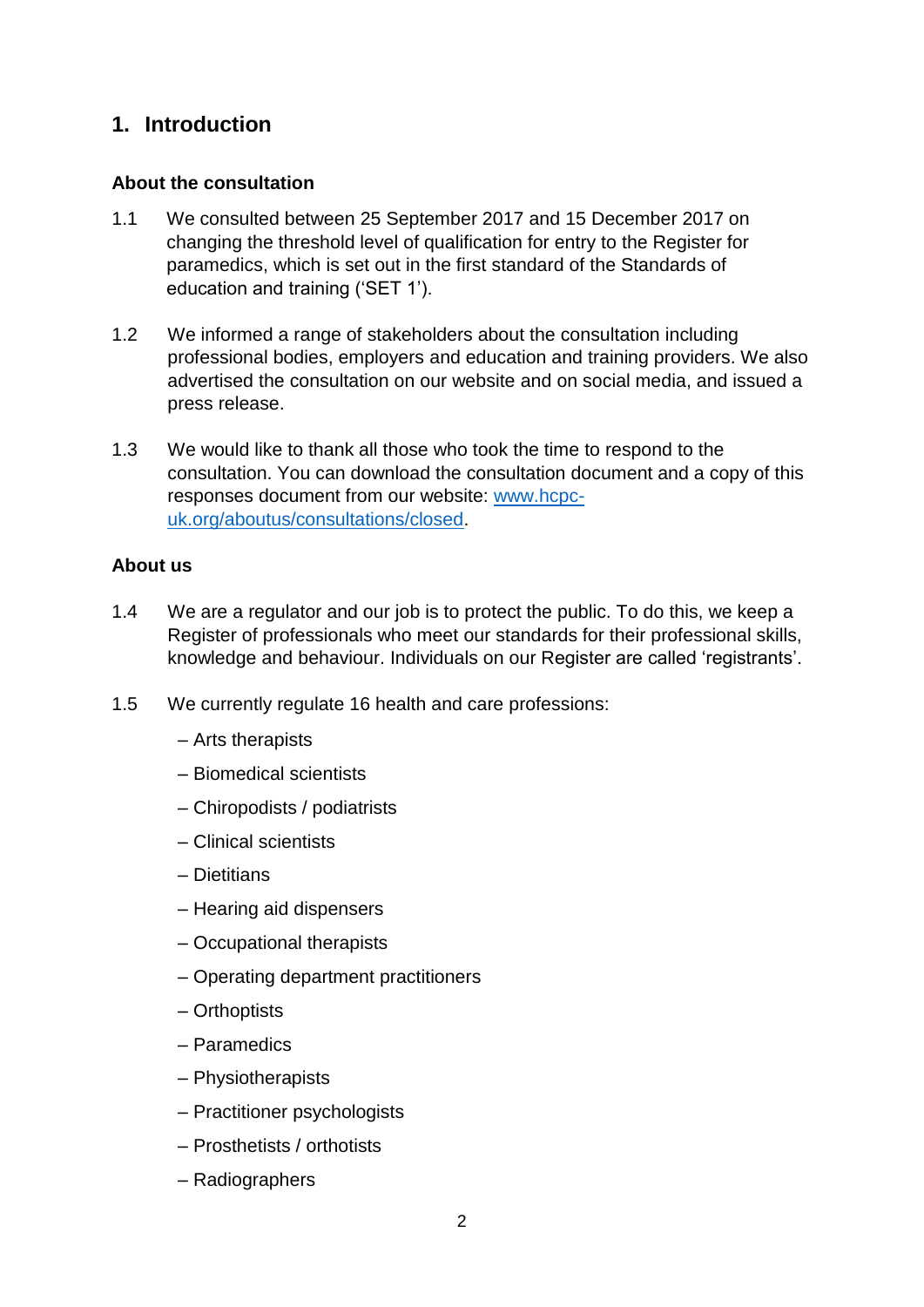- Social workers in England
- Speech and language therapists

#### **About this document**

- 1.6 This document summarises the responses we received to the consultation.
	- Section two explains how we handled and analysed the responses we received, providing some overall statistics from the responses.
	- Section three provides an executive summary of the responses we received.
	- Section four summarises responses to each consultation question.
	- Section five outlines our responses to the comments received, and any changes we will make as a result.
	- Section six lists the organisations which responded to the consultation.
- 1.7 In this document, 'we', 'us', and 'our' are references to the HCPC; 'you' or 'your' are references to respondents to the consultation.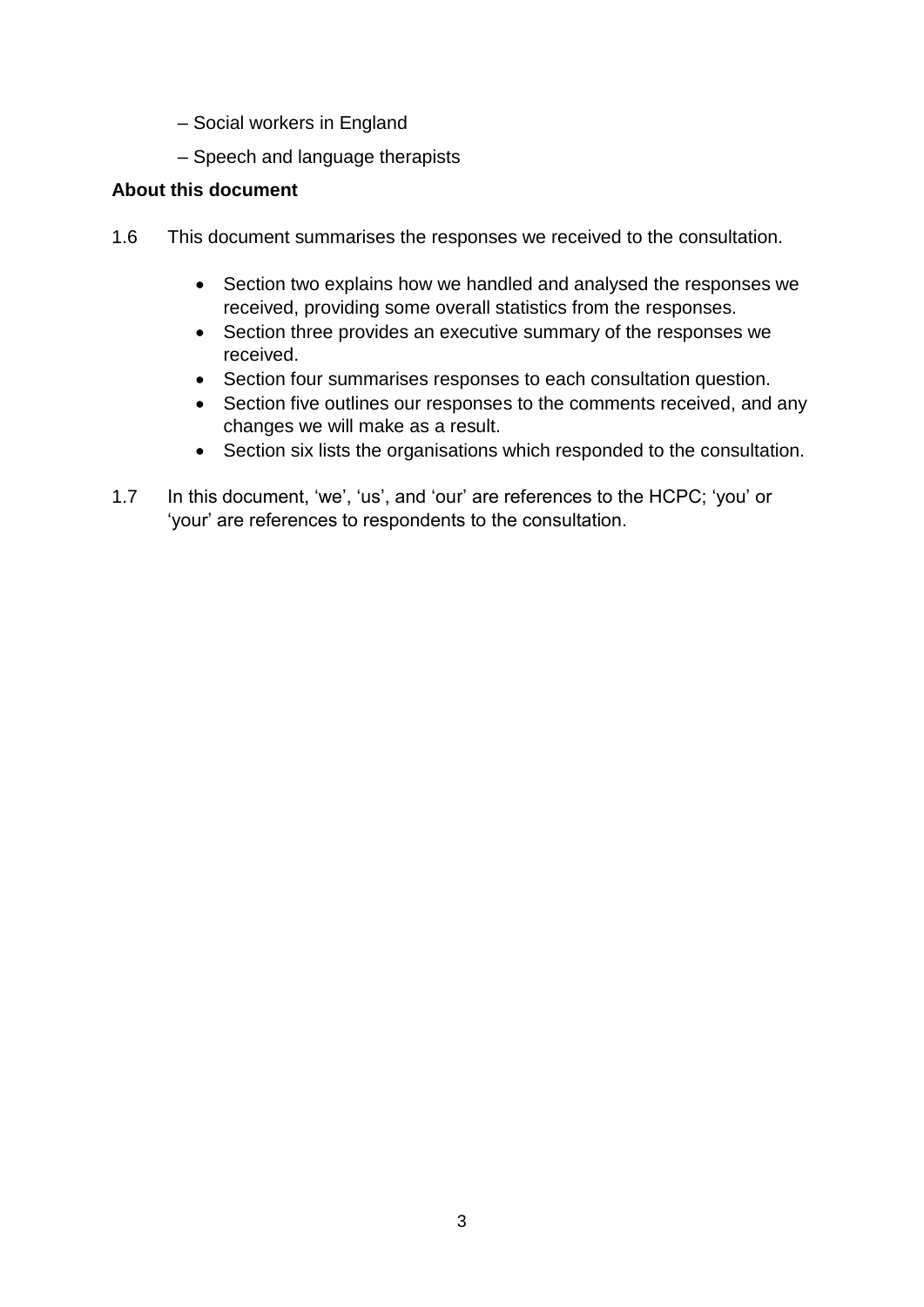## **2. Analysing your responses**

2.1 We have analysed all the written and survey responses we received to the consultation.

## **Method of recording and analysis**

- 2.2 The majority of respondents used our online survey tool to respond to the consultation. They self-selected whether their response was an individual or an organisation response, and, where answered, selected their response to each question (e.g. 'yes', 'no', or 'don't know'). Where we received responses by email or by letter, we recorded each response in a similar format.
- 2.3 We received a small number responses which indicated that they were made on behalf of organisations, but it was unclear whether that was actually the case. We contacted these organisations directly to clarify whether or not these responses were in fact made on their behalf. In a limited number of cases, where we have been unable to confirm this we have used the information available (such as the content of the response or the contact details provided) to make a reasonable assumption. The number of organisation responses has been updated accordingly.
- 2.4 In this analysis, we have produced statistics for quantifiable data (such as the number of 'yes', 'no' or 'don't know' responses) and identified themes in the qualitative comments made by respondents. This document summarises common themes across the responses we received and indicates the frequency of different arguments and observations made by respondents.

## **Quantitative analysis**

- 2.5 We received 1,142 responses to the consultation. 1,114 responses (98%) were made by individuals and 28 (2%) were made on behalf of organisations. Of the 1,114 individual responses, 767 (69%) were HCPC registered professionals.
- 2.6 The tables below provide some indicative statistics for the answers to the consultation questions.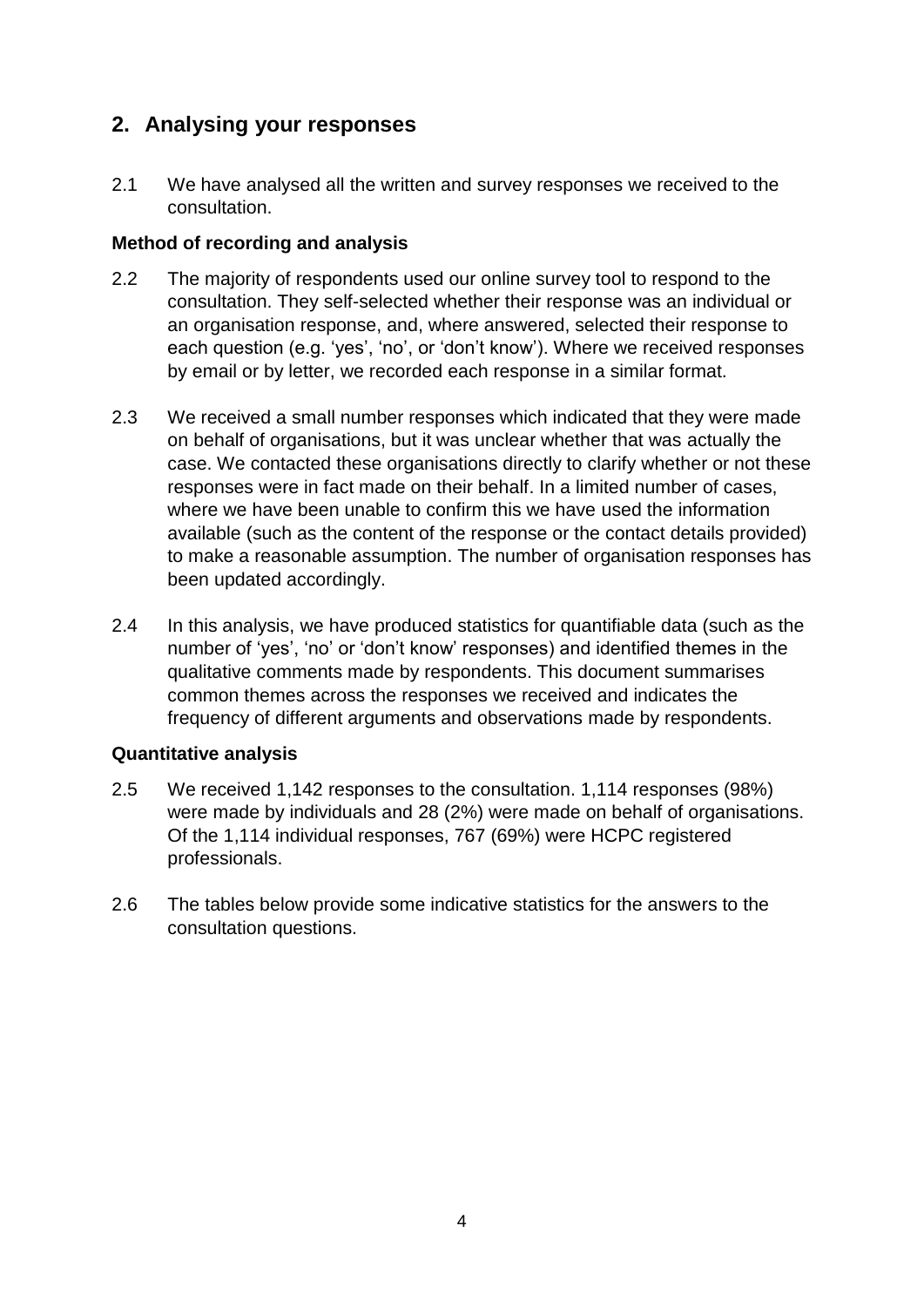# **Table 1 – Breakdown of responses by question**

|                                                                                                     | Yes          | No           | Don't know | No answer |
|-----------------------------------------------------------------------------------------------------|--------------|--------------|------------|-----------|
| Q1. Do you agree that SET 1<br>for paramedics should be<br>changed? If so, why? If not,<br>why not? | 941<br>(82%) | 167<br>(15%) | 30<br>(3%) | (0%)      |

|                                                                                                              | Diploma      | Degree       | Other      | No answer    |
|--------------------------------------------------------------------------------------------------------------|--------------|--------------|------------|--------------|
| Q2. If you agree that SET 1 for<br>paramedics should be<br>changed, what should it be<br>changed to and why? | 183<br>(16%) | 797<br>(70%) | 46<br>(4%) | 116<br>(10%) |

|                                                                                                                                                                                                                                                                          | Yes          | <b>No</b>    | Don't know | No answer  |
|--------------------------------------------------------------------------------------------------------------------------------------------------------------------------------------------------------------------------------------------------------------------------|--------------|--------------|------------|------------|
| Q4. Do you consider there are<br>any aspects of our proposals<br>that could result in equality and<br>diversity implications for groups<br>or individuals based on one or<br>more of the following protected<br>characteristics, as defined by<br>the Equality Act 2010? | 200<br>(18%) | 828<br>(73%) | 85<br>(7%) | 29<br>(3%) |

# **Table 2 – Breakdown of responses by respondent type**

|                                                                                                                    |              |              | <b>Individuals</b> |           |             |       | Organisations |           |
|--------------------------------------------------------------------------------------------------------------------|--------------|--------------|--------------------|-----------|-------------|-------|---------------|-----------|
|                                                                                                                    | Yes<br>No    | Don't        | <b>No</b>          | Yes       | <b>No</b>   | Don't | No            |           |
|                                                                                                                    |              |              | know               | answer    |             |       | know          | answer    |
| Q1. Do you<br>agree that<br>SET 1 for<br>paramedics<br>should be<br>changed? If<br>so, why? If<br>not, why<br>not? | 915<br>(82%) | 166<br>(15%) | 29<br>(3%)         | 4<br>(0%) | 26<br>(93%) | (4%)  | (4%)          | 0<br>(0%) |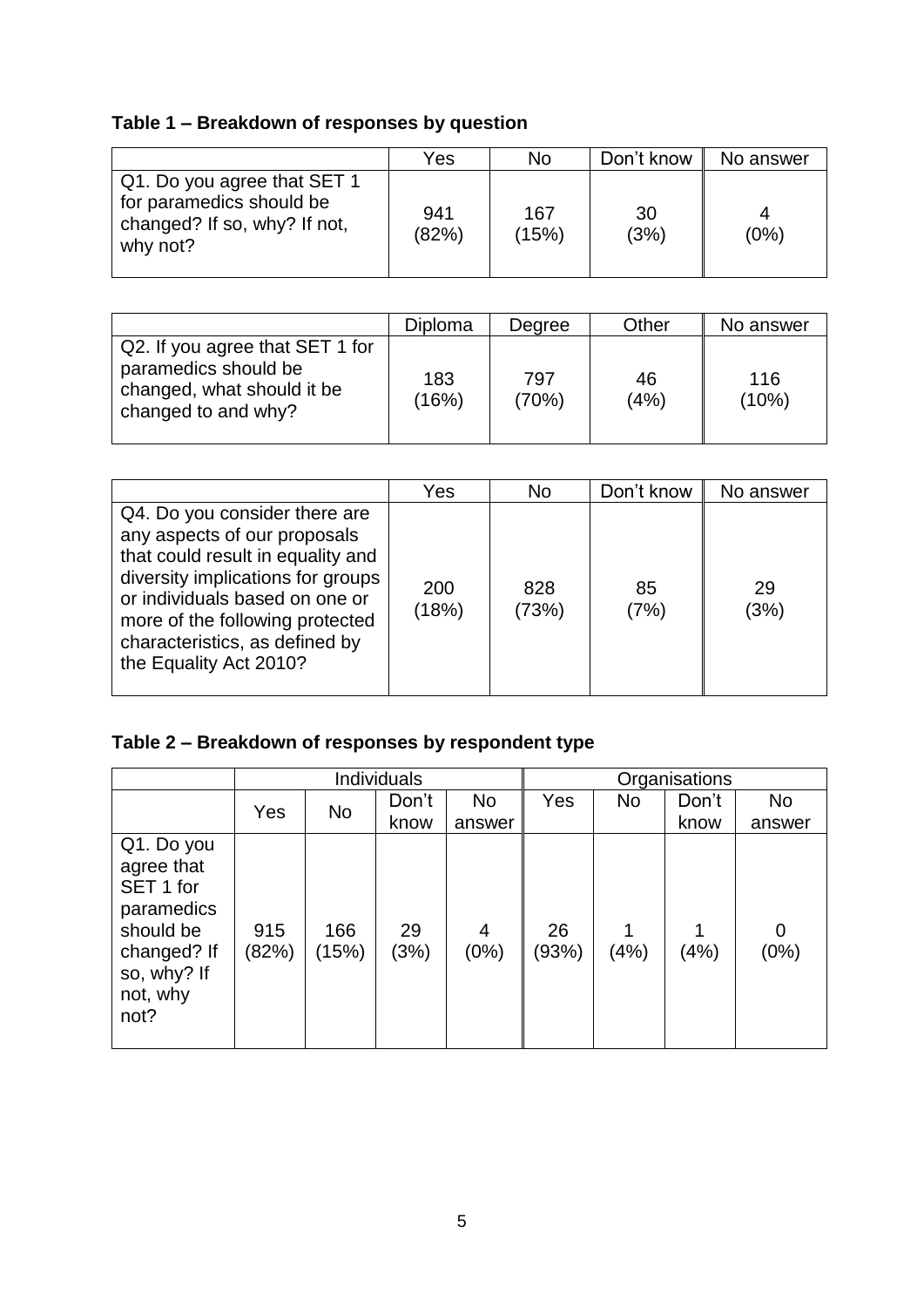|                                                                                                                                |              | <b>Individuals</b> |            |                     | Organisations |             |       |                     |
|--------------------------------------------------------------------------------------------------------------------------------|--------------|--------------------|------------|---------------------|---------------|-------------|-------|---------------------|
|                                                                                                                                | Diploma      | Degree             | Other      | <b>No</b><br>answer | Diploma       | Degree      | Other | <b>No</b><br>answer |
| Q2. If you<br>agree that<br>SET 1 for<br>paramedics<br>should be<br>changed,<br>what<br>should it be<br>changed to<br>and why? | 178<br>(16%) | 775<br>(70%)       | 45<br>(4%) | 116<br>(10%)        | 5<br>(18%)    | 22<br>(79%) | (4%)  | 0<br>(0%)           |

|                                                                                                                                                                                                                                                                                                           | <b>Individuals</b> |              |               |                          |                         |             | Organisations |                          |
|-----------------------------------------------------------------------------------------------------------------------------------------------------------------------------------------------------------------------------------------------------------------------------------------------------------|--------------------|--------------|---------------|--------------------------|-------------------------|-------------|---------------|--------------------------|
|                                                                                                                                                                                                                                                                                                           | Yes                | No           | Don't<br>know | N <sub>o</sub><br>answer | Yes                     | No          | Don't<br>know | N <sub>o</sub><br>answer |
| Q4. Do you<br>consider there<br>are any<br>aspects of our<br>proposals that<br>could result in<br>equality and<br>diversity<br>implications for<br>groups or<br>individuals<br>based on one<br>or more of the<br>following<br>protected<br>characteristics,<br>as defined by<br>the Equality<br>Act 2010? | 193<br>(17%)       | 810<br>(73%) | 84<br>(8%)    | 27<br>(2%)               | $\overline{7}$<br>(25%) | 18<br>(64%) | (4%)          | $\overline{2}$<br>(7%)   |

- Percentages in the tables above have been rounded to the nearest whole number and therefore may not add up to 100%.
- Questions 3 and 5 invited comments or suggestions rather than 'yes' or 'no' answers and so have not been included in the above tables. A summary of responses to these questions can be found in section 4 of this document.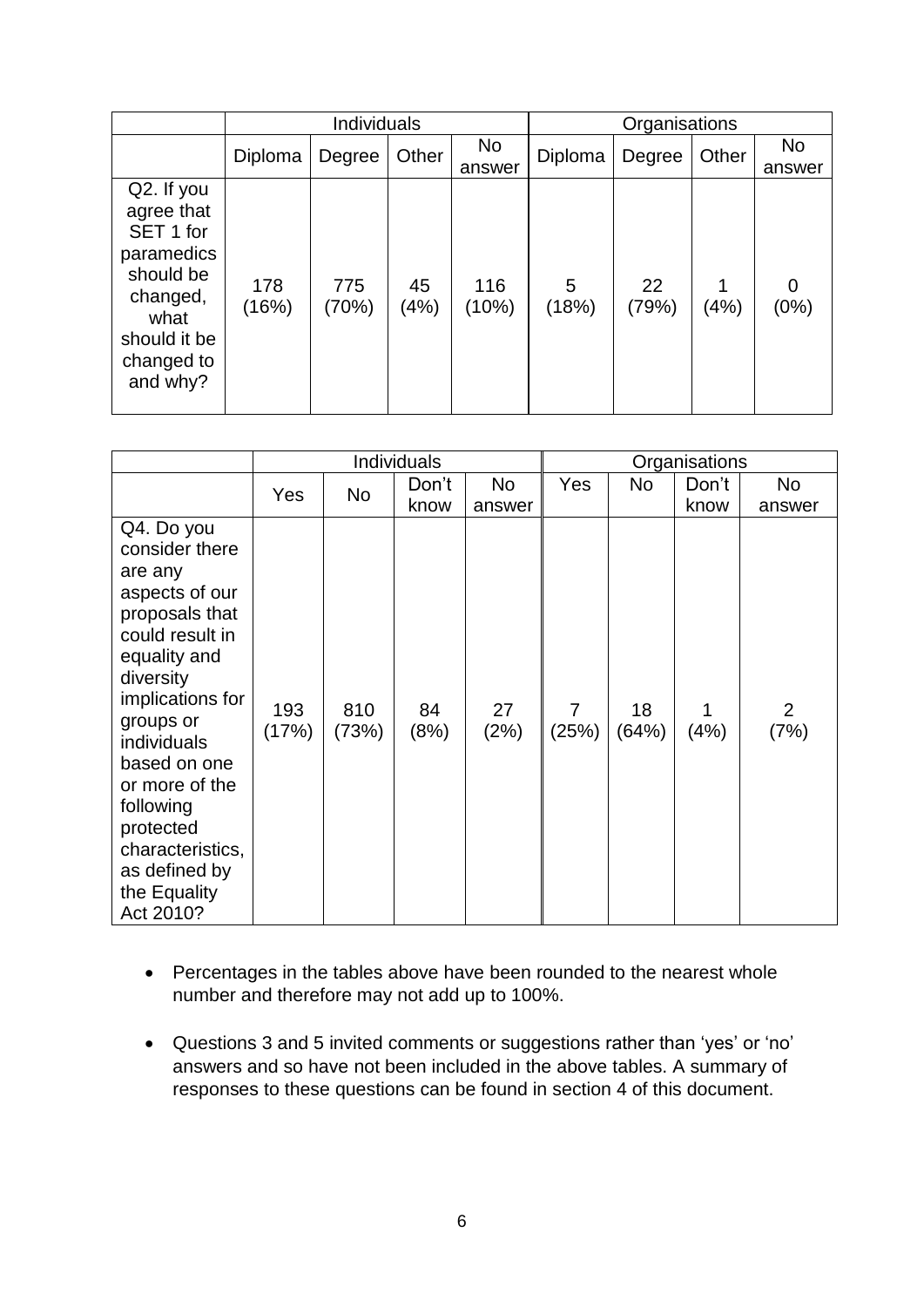## **Graph 1 – Breakdown of individual respondents**

Respondents were asked to select the category that best described them. The respondents who selected 'other' identified themselves as trainees, student paramedics, ambulance service employees (including emergency medical / Institute of Healthcare and Development (IHCD) technicians), retired paramedics, A&E nurses and doctors, amongst others.



## **Graph 2 – Breakdown of organisation respondents**

Respondents were asked to select the category that best described them. The respondents who selected 'other' identified themselves as a trade union, a commissioning organisation and a national body undertaking workforce planning and education commissioning of paramedic education in Wales.

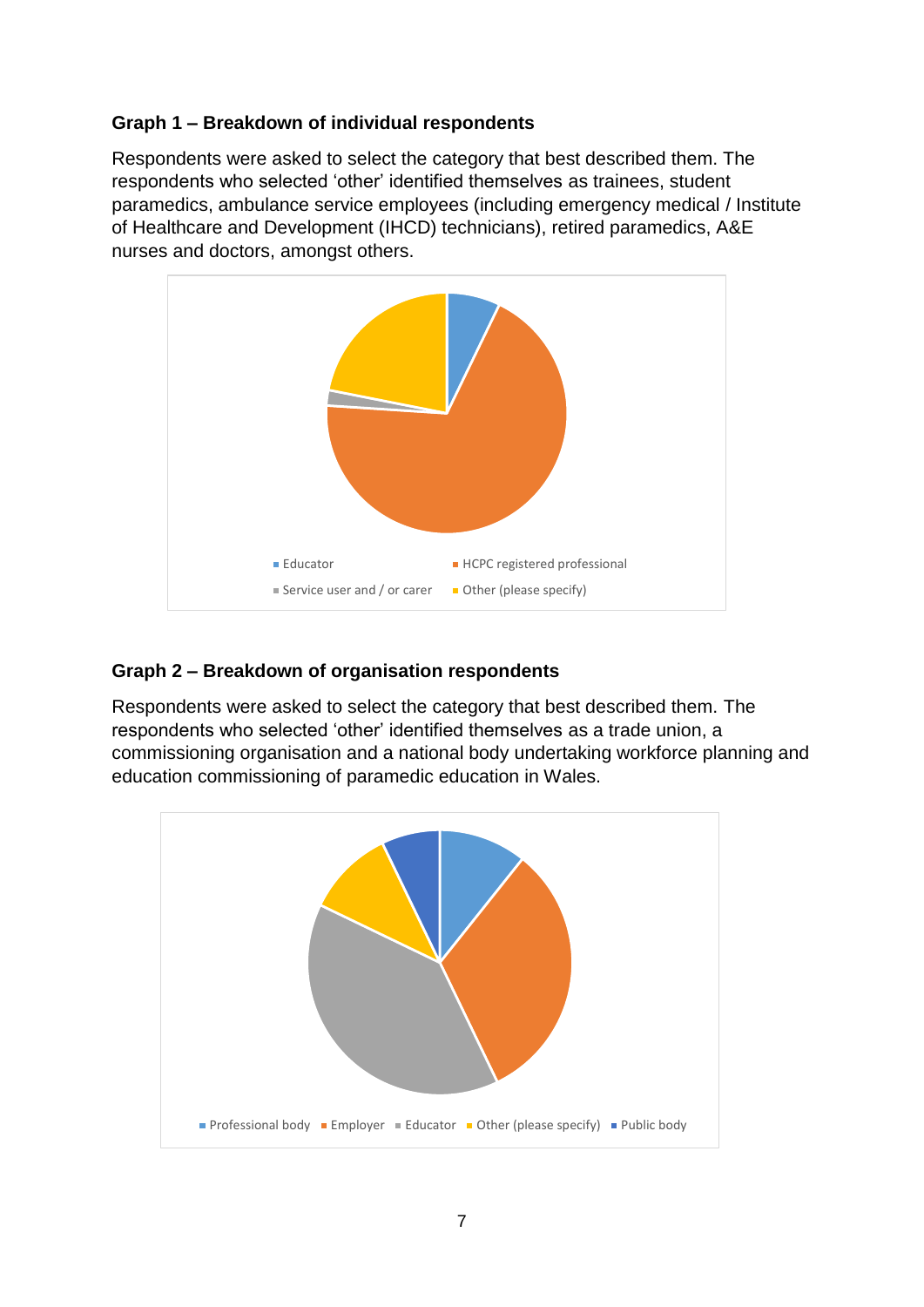## **3. Summary of responses**

## **Changing SET 1 for paramedics**

- The majority of respondents (82%) agreed that SET 1 for paramedics should be changed, increasing to either diploma or degree level. Respondents in favour of this change felt it would better reflect the needs of contemporary paramedic practice, equipping paramedics to make the independent, complex decisions increasingly required of them. It would also future-proof the profession, giving paramedics greater opportunity to take on more advanced skills and roles, and better reflect the advances the profession has made over recent years.
- A minority (15%) disagreed, instead arguing that SET 1 should remain the same. Respondents who disagreed felt that change was unnecessary and would negatively affect recruitment or retention of staff, as well as prevent certain demographics and those already working in emergency technician (EMT) roles from internal progression.

## **The level of SET 1 for paramedics**

- 90% of respondents responded to this question. Of those, the majority (78%) wanted SET 1 for paramedics to change to degree level. Respondents discussed the benefits of a third year of study, including the ability to develop critical thinking and evidence based practice skills, as well as enabling providers to devote further time to topics such as mental health. Respondents also felt a degree would benefit the profession by standardising entry routes to the paramedic Register and achieving parity with other allied health professionals.
- Of those that responded, a minority (18%) considered that SET 1 should be changed to diploma level. Respondents felt this option minimised disruption to the profession and had the benefit of enabling more people to join the Register. A diploma was also seen to better prepare students because respondents felt it typically provides much more practical experience.

## **Implementation**

- We received a broad range of suggestions for when any change to SET 1 should be implemented, ranging from immediately to 2030. Respondents were broadly in favour of a relatively short implementation period (within the next two years). The majority of respondents wanted the change to be implemented 'as soon as possible' (37%).
- A minority of respondents suggested a longer implementation period, ranging from 2020 to 2030. These suggestions argued that more time is necessary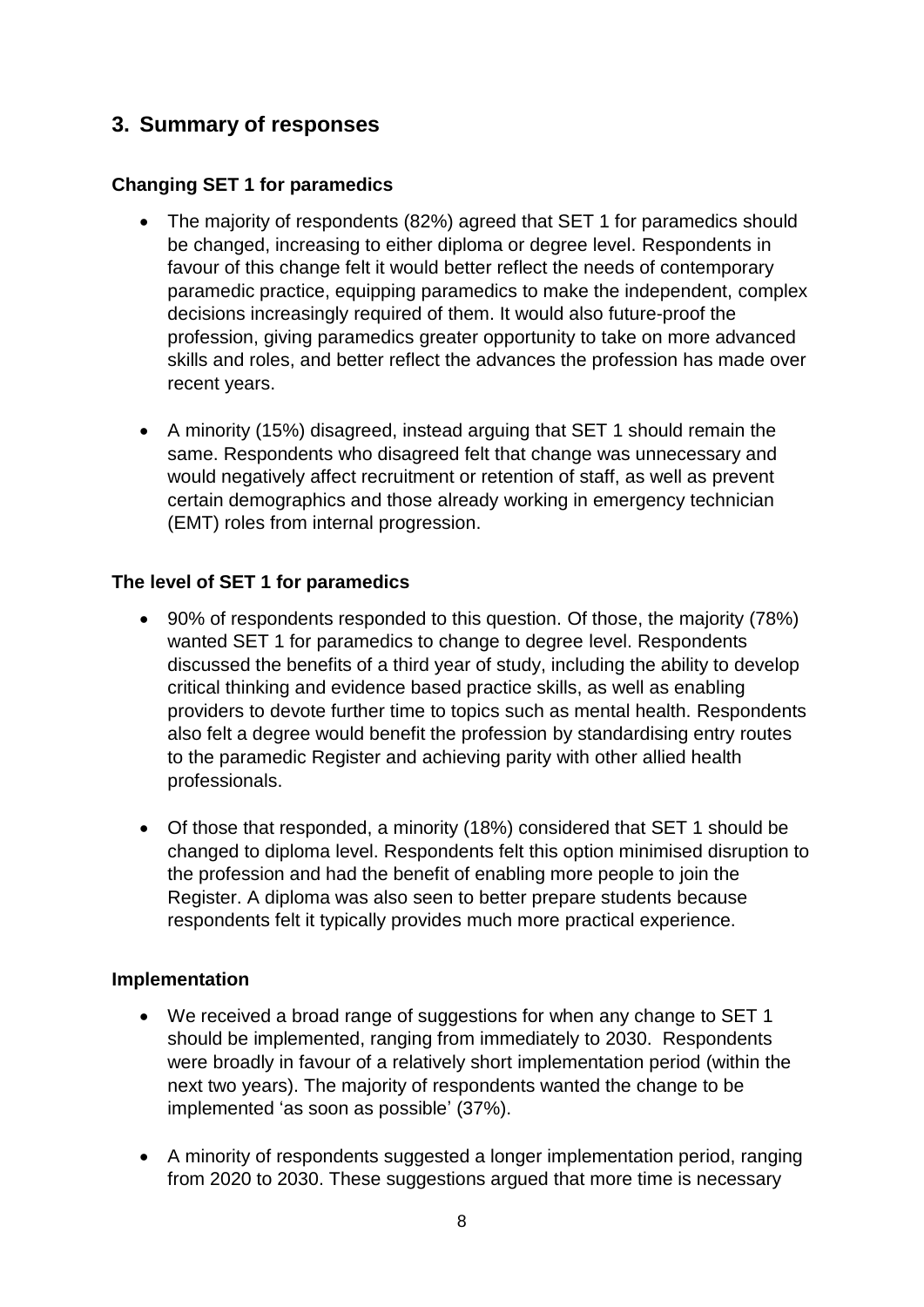due to the impact of bringing about such a change and the need for new education programmes to be approved, particularly in Wales, Scotland and Northern Ireland.

 On the whole, organisations were in favour of a later date, compared to individuals.

#### **Equality and Diversity**

- The majority (73%) of respondents did not consider that a change to SET 1 could result in equality and diversity implications for groups or individuals based on one or more of the protected characteristics defined by the Equality Act 2010.
- A minority (18%) of respondents felt there were aspects of our proposals that may have equality and diversity implications. Primarily, respondents felt that any impact would be negative and could disproportionately affect the protected characteristics of age, disability, pregnancy and maternity and sex. Respondents also discussed the potential impact on those at socioeconomic disadvantage. A small number of respondents felt there could be positive equality and diversity implications of a change to SET 1, as degree level education could attract more diverse students and universities generally have well-developed equality and diversity processes.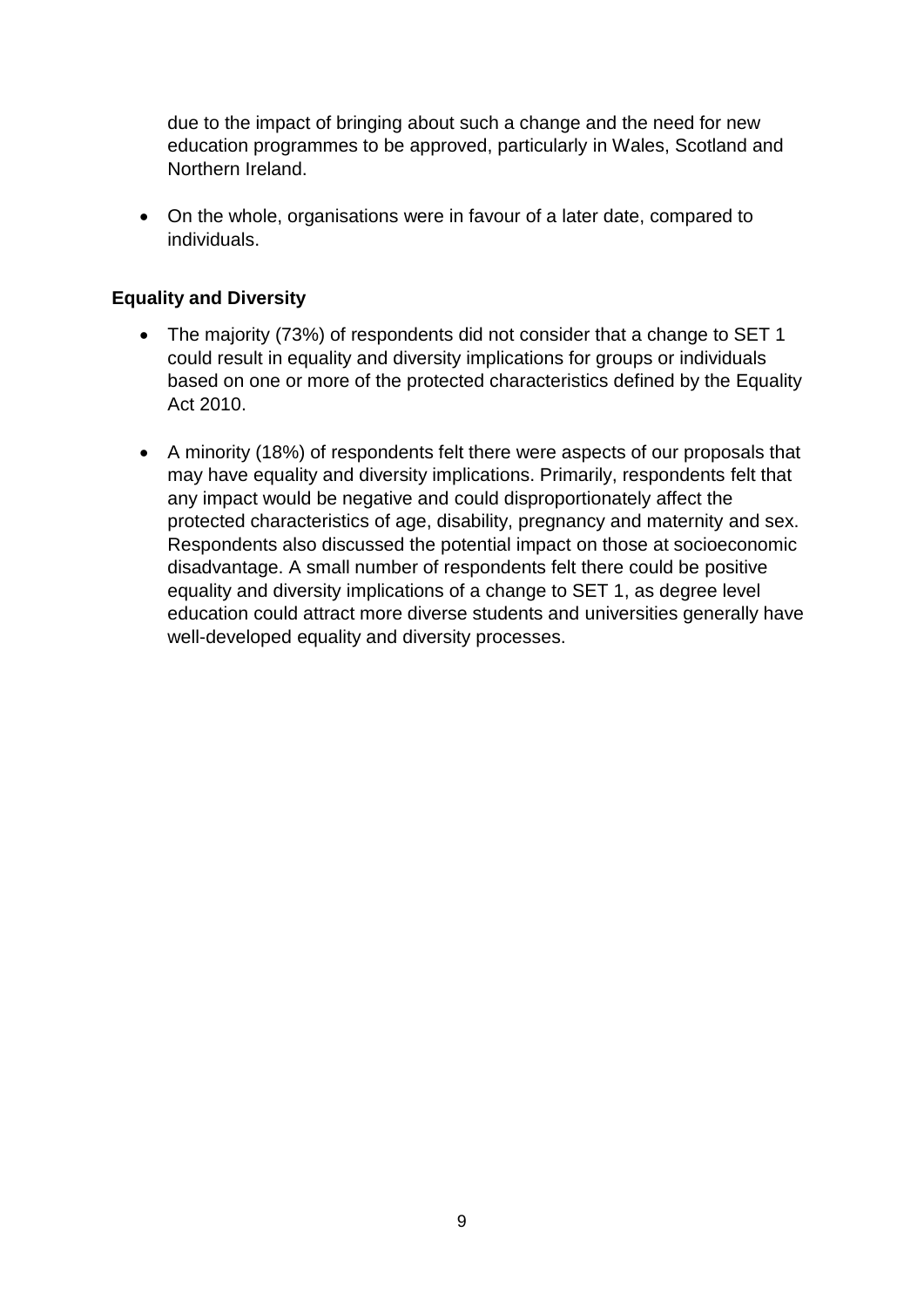## **4. Thematic analysis of responses**

4.1 This section provides a summary of the responses we received, outlining the key themes in responses to each consultation question.

## **Q1. Do you agree that SET 1 for paramedics should be changed? If so, why? If not, why not?**

4.2 A large majority of respondents (82%) agreed that SET 1 should be changed, increasing from 'Equivalent to Certificate of Higher Education' to either diploma or degree level. Of those organisations that responded however, a significantly larger majority (93%) agreed SET 1 should be changed.

## **Arguments in favour of changing SET 1**

4.3 A number of different arguments were raised by respondents in favour of changing SET 1.

## **Role of paramedics**

- 4.4 Many respondents highlighted how the role of paramedic has evolved in recent years, moving away from primarily providing transport to hospital in emergencies. Paramedics are now expected to make decisions on site about a patient's on-going care, often independently and without the immediate support of a clinical supervisor.
- 4.5 A number of respondents noted that paramedics are now expected to use their clinical knowledge to re-direct patients away from emergency care, which requires more complex decision-making. Respondents were therefore concerned that those trained on shorter courses, such as certificate level programmes, will only be capable and confident in dealing with emergencies and would not have sufficient experience to handle urgent and primary care cases. Whilst in the short term this training may help meet emergency targets, these respondents felt that in the long term this level of training risks more patients being inappropriately treated, transferred to hospital or discharged at home.

## **Future development of the profession**

- 4.6 Respondents believed that changing SET 1 would help ensure paramedics are equipped to meet the healthcare needs of the future. Many felt that paramedics are not always taken seriously and that a change to SET 1 would assist them in gaining general acceptance in other health care fields. It was argued that raising SET 1 would also improve opportunities for paramedics to develop more advanced roles and skills, such as independent prescribing.
- 4.7 Some respondents commented that changing SET 1 could be a catalyst for more paramedics to enter post-graduate education, which they felt would benefit patients. Others noted that it may help the profession's current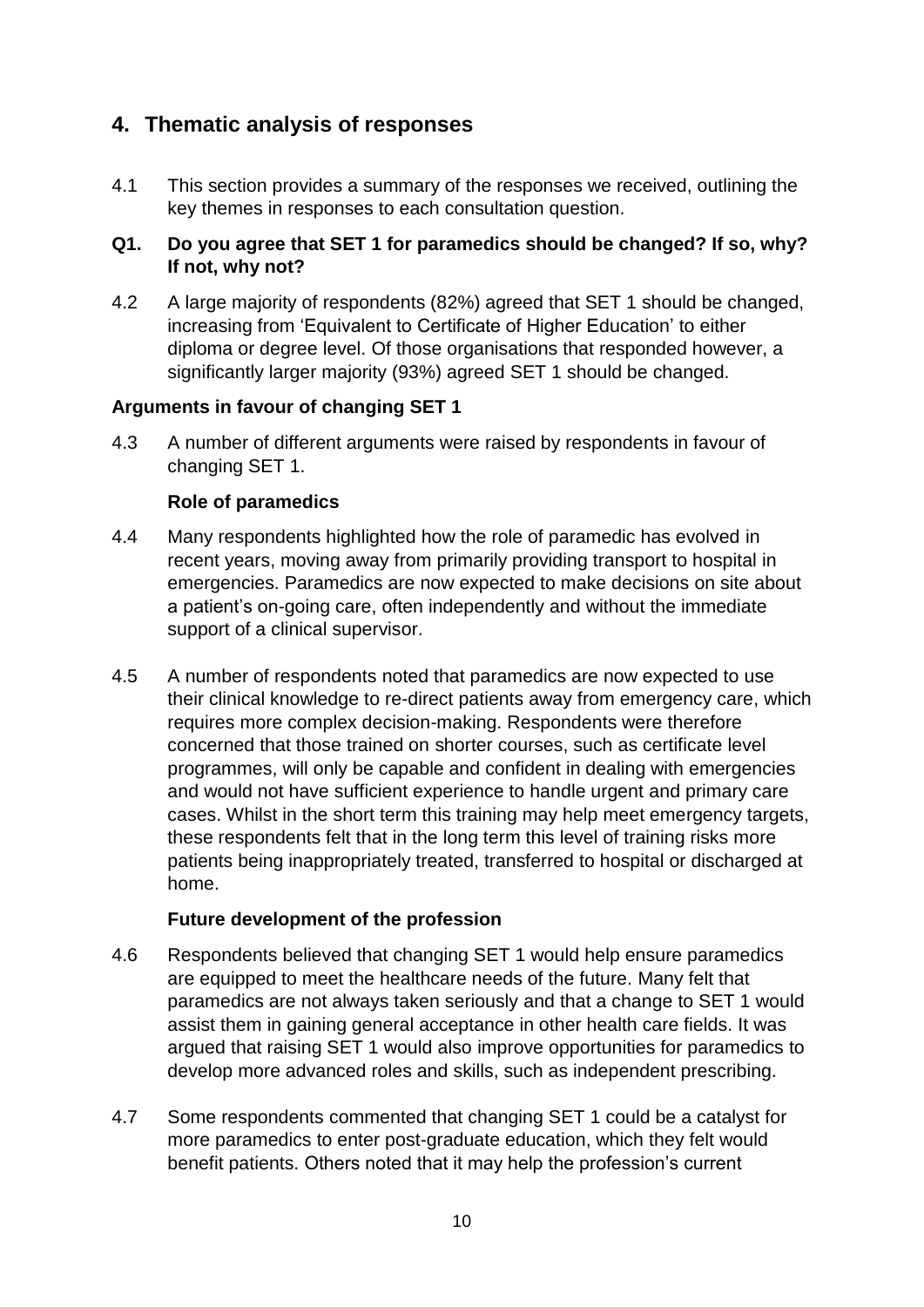retention problems, as recruits are more likely to remain within the profession if they have greater career development opportunities.

4.8 Respondents suggested this change would also improve public expectations and paramedic professionalism.

## **Arguments against changing SET 1**

4.9 A minority of respondents (15%) felt that SET 1 should not change. Their arguments are set out below.

## **Future recruitment risks**

- 4.10 Many of these respondents were concerned about on-going recruitment. Respondents referenced the current employment crisis, with ambulance services struggling to meet quotas. They felt the ambulance service is too unstable to manage if paramedic numbers were to drop as a result of this change. Respondents suggested that the ability to recruit in the near future was already uncertain, in light of Brexit, and that any move towards a higher education threshold level would only amplify these issues. Some compared the change to the nursing profession (which moved to degree entry level), and the recruitment difficulties they have faced since.
- 4.11 There were some concerns that graduates could become disillusioned by workloads and pay much quicker than paramedics trained to a lower educational level and might leave the profession early. Respondents therefore felt that, in the long term, this would decrease workforce resilience and retention levels.

## **Unnecessary**

- 4.12 Many respondents were sceptical about the need for such a change. Whilst they noted that there can be benefits to higher education, respondents felt this should be an optional top-up for those who want to pursue this as opposed to the minimum educational requirement for all paramedics.
- 4.13 A few respondents felt that there is no evidence to support that degree level education better equips prospective paramedics for practice. Respondents referred to their personal experiences of what they considered to be poorly skilled graduate paramedics, or positive experiences of certificate level educated paramedics. Respondents highlighted that the profession has succeeded in achieving Agenda for Change Band 6 pay and support from the Commission for Human Medicines to be able to train to independently prescribe under the existing SET 1. Respondents argued that without evidence that registrants trained at certificate or diploma level cannot meet the Standards, SET 1 should not change.
- 4.14 Respondents noted that being a paramedic is a 'practical job', and that the vast majority of recruits will be working on the emergency frontline as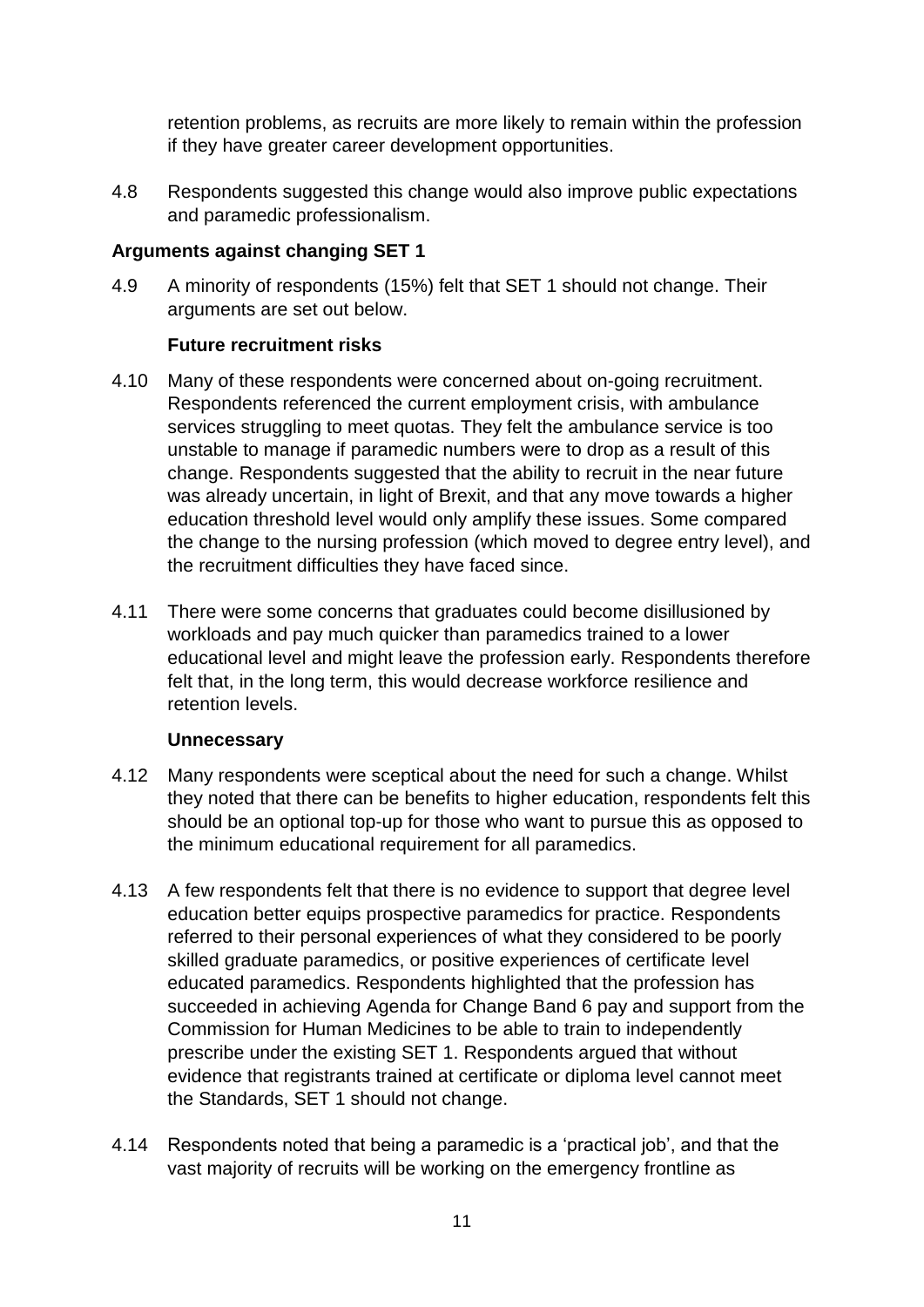opposed to in advanced roles. Some respondents argued that the ability to research and write essays was not helpful in day-to-day work. Many respondents discussed the need for 'life experience', bedside manner, communication skills and 'common sense'. Respondents suggested that graduates can leave higher education without these skills and are often unable to work autonomously. They felt that this could raise patient safety issues, as paramedics often work independently or assisted by unqualified support staff.

#### **Reduce diversity of workforce**

- 4.15 Several respondents were concerned that changing SET 1 would result in certain demographics being excluded from the profession. Examples included mature students, those that cannot afford student loans and people with disabilities (such as dyslexia) for whom a degree might be especially challenging. Respondents felt that the current blended workforce has a positive impact on the profession.
- 4.16 Respondents also noted that a change to SET 1 may exclude those already working towards entry to the profession from progressing, such as EMTs. It was argued that people who are already working are unlikely to be able to afford a student loan or take time out of employment to complete a degree. Similarly, it was argued that ex-service personnel often are less able to get a diploma or degree and therefore will be unable to join the profession. No further information was given to explain why this was the case.
- 4.17 Many respondents discussed these concerns in greater detail in question 4. A more detailed commentary on these comments can be found from paragraph 4.68.

#### **Other responses**

- 4.18 A very small number of respondents appeared to misunderstand what SET 1 currently is. For example, a small number of respondents selected 'no' on the basis that SET 1 should not be a degree, whilst supportive of the current 'diploma threshold'. Some said 'no' on the basis that the threshold level should not be lowered, speaking in favour of retaining a degree level. Others said 'yes' on the basis that SET 1 should move away from degree.
- 4.19 Some responses appeared to misunderstand the implications of any change to SET 1, believing that the existing workforce would need to re-train to meet the new threshold level or, if they were educated to a level below the new threshold, be removed from the Register. They therefore opposed a change to SET 1 on this basis.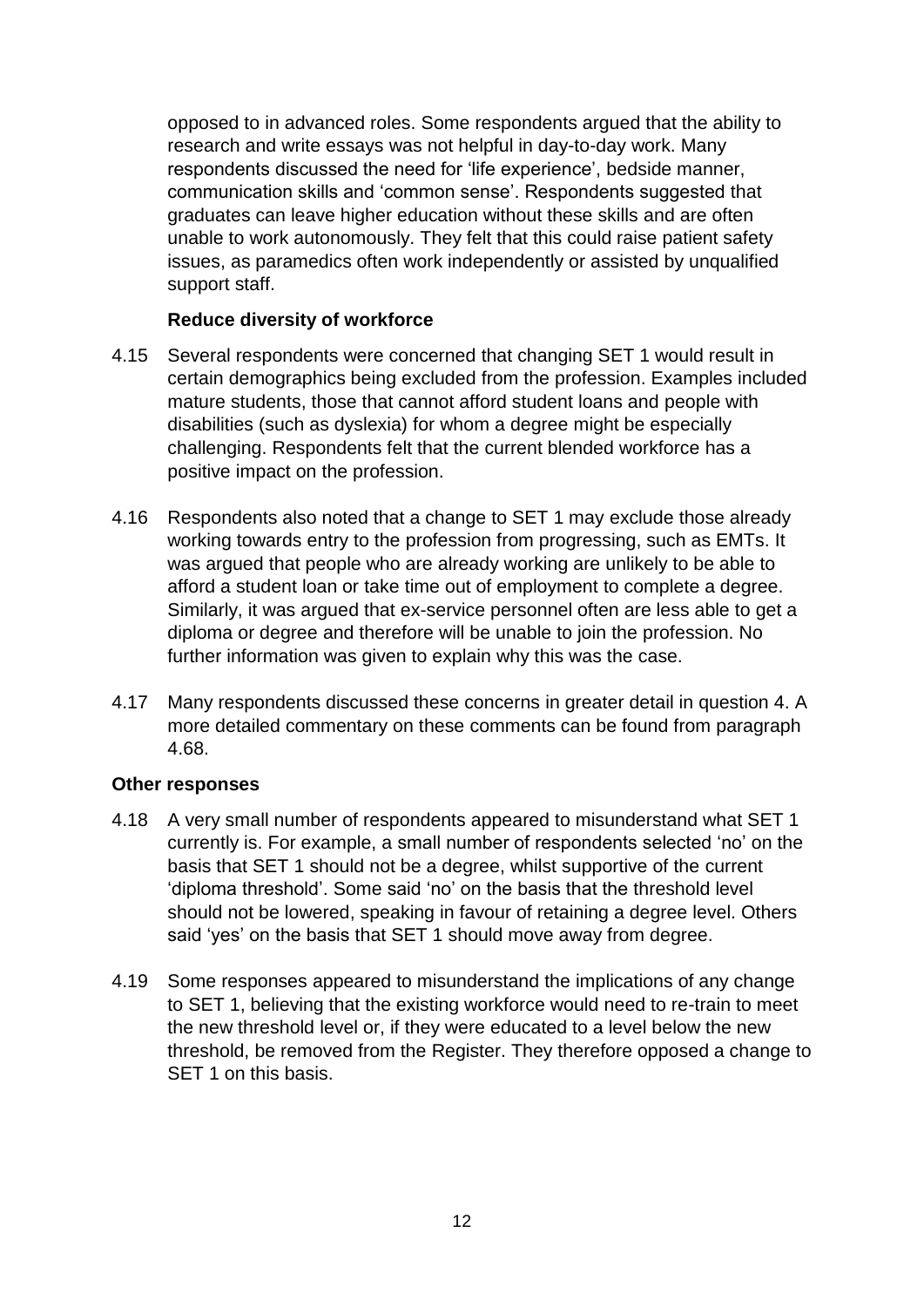- **Q2. If you agree that SET 1 for paramedics should be changed, what should it be changed to and why?:**
	- **a. Diploma of Higher Education (level 5/8 on the qualification frameworks)**
	- **b. Degree (level 6/9/10 on the qualification frameworks)**

## **c. Other (please specify)**

- 4.20 90% of respondents answered this question. The majority of those that responded (78%) were in favour of SET 1 changing to degree (level 6/9/10 on the qualification frameworks).
- 4.21 All organisations responded to this question, whereas only 90% of individuals did. There was no significant difference between the responses made by organisations and individuals, with the majority of both in favour of a change to degree level.

## **Arguments in favour of SET 1 changing to degree level**

4.22 In responding to this question, respondents raised similar arguments to those outlined against question 1, highlighting the benefits of a move to degree level entry. However, in our analysis below we have focused on summarising arguments specific to the benefits of a move to degree level, as opposed to diploma level or to remaining at certificate level.

## **Length of education**

- 4.23 Respondents felt that the length of study a certificate or diploma programme provides, compared to that of a degree, was insufficient to adequately prepare students for registration, particularly given the broad scope of practice of a paramedic.
- 4.24 It was noted that the third year of a paramedic degree is critical in developing evidence based practice, assessed through a dissertation or research project. One degree educated paramedic discussed the benefit of these research skills in the workplace, reporting that they enable ongoing, self-directed learning.
- 4.25 Respondents also felt that the length of a degree enables students to develop a much greater understanding of subjects like mental health, chronic conditions and child protection, which paramedics are expected to handle more and more often. This depth of knowledge was felt to be essential and that, by comparison, diploma level programmes can lack sufficient training in these areas.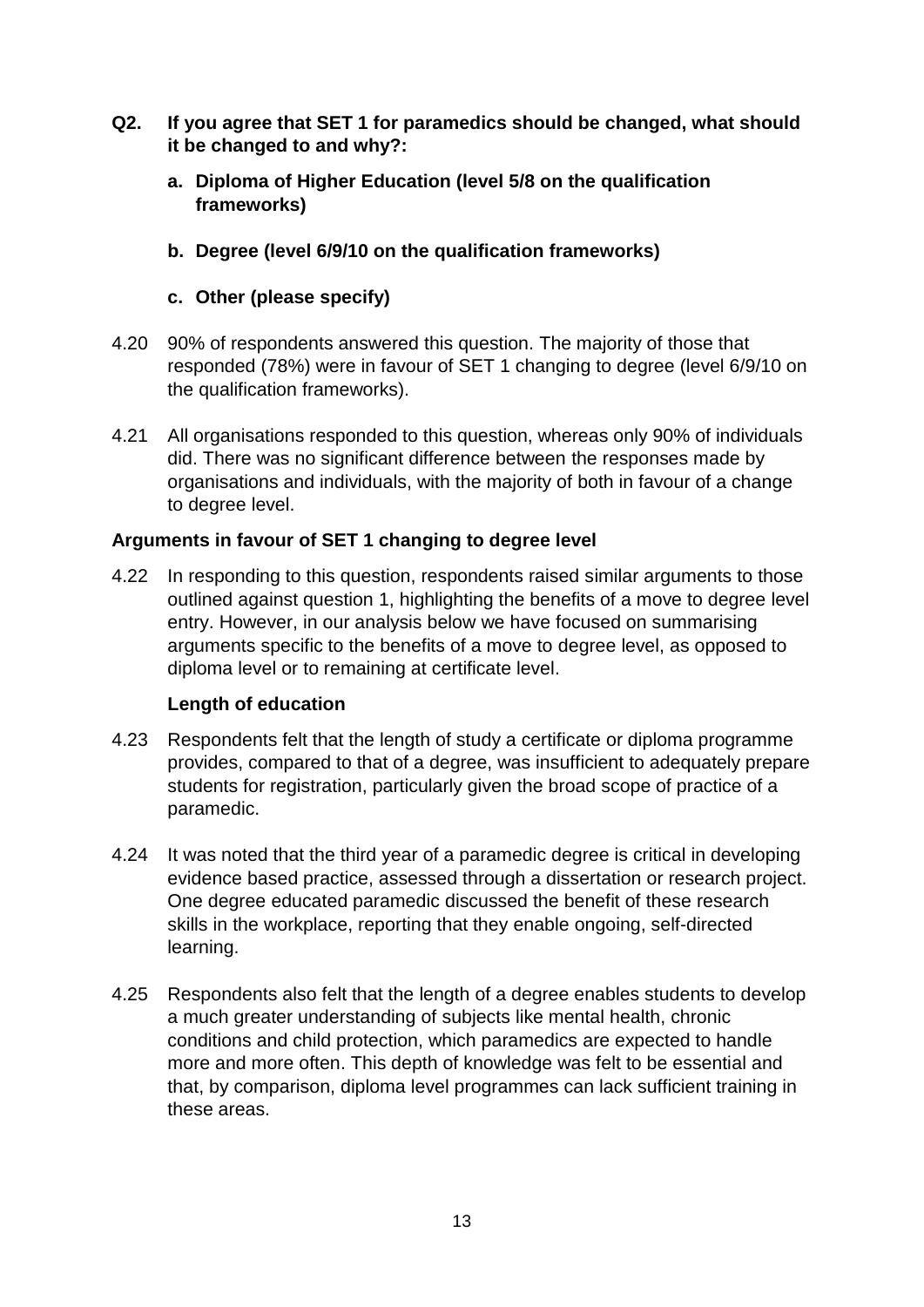#### **Parity with other allied health professionals**

- 4.26 Respondents noted that other HCPC registered professions require degree level training to gain entry to the Register and that the same is true in similar professions, such as nursing. It was argued that there is no reason why paramedics should not also require training to this level, particularly as the profession requires such a vast range of knowledge and autonomous decision-making without close supervision from the point of registration.
- 4.27 If the threshold level for entry to the profession was changed to degree, some respondents felt this would assure other health professionals of the standard of paramedic training, thereby opening up more career opportunities.

#### **Need for degree-specific skills**

- 4.28 Many respondents argued that a degree would better equip students to meet our standards of proficiency, on the basis that the skills someone with a level 6 qualification should have (according to the 2016 revised Quality Assurance Agency (QAA) Frameworks for Higher Education Qualifications) most closely align with these standards. In particular, a respondent noted that according to this framework, a bachelor's degree with honours should impart the 'qualities needed for employment in situations requiring the exercise of personal responsibility, and decision-making in complex and unpredictable circumstances'. They considered that personal responsibility and decision making of this nature is integral to paramedics' day-to-day role.
- 4.29 It was also argued that the move would benefit patients, as there is evidence from other professions, such as nursing, that a move to degree level education can reduce morbidity and mortality rates.
- 4.30 Other benefits of a degree that respondents cited included the following.
	- Giving students a means to develop personally, gaining confidence, adaptability and the ability to interact with students from other professions.
	- Providing students with a baseline for future study, research and teaching opportunities.
	- Supporting the profession's move towards independent prescribing.
	- Developing a new generation of 'thinking paramedics' who can analyse data and make plans based on critical decision-making, better equipping them to practice autonomously.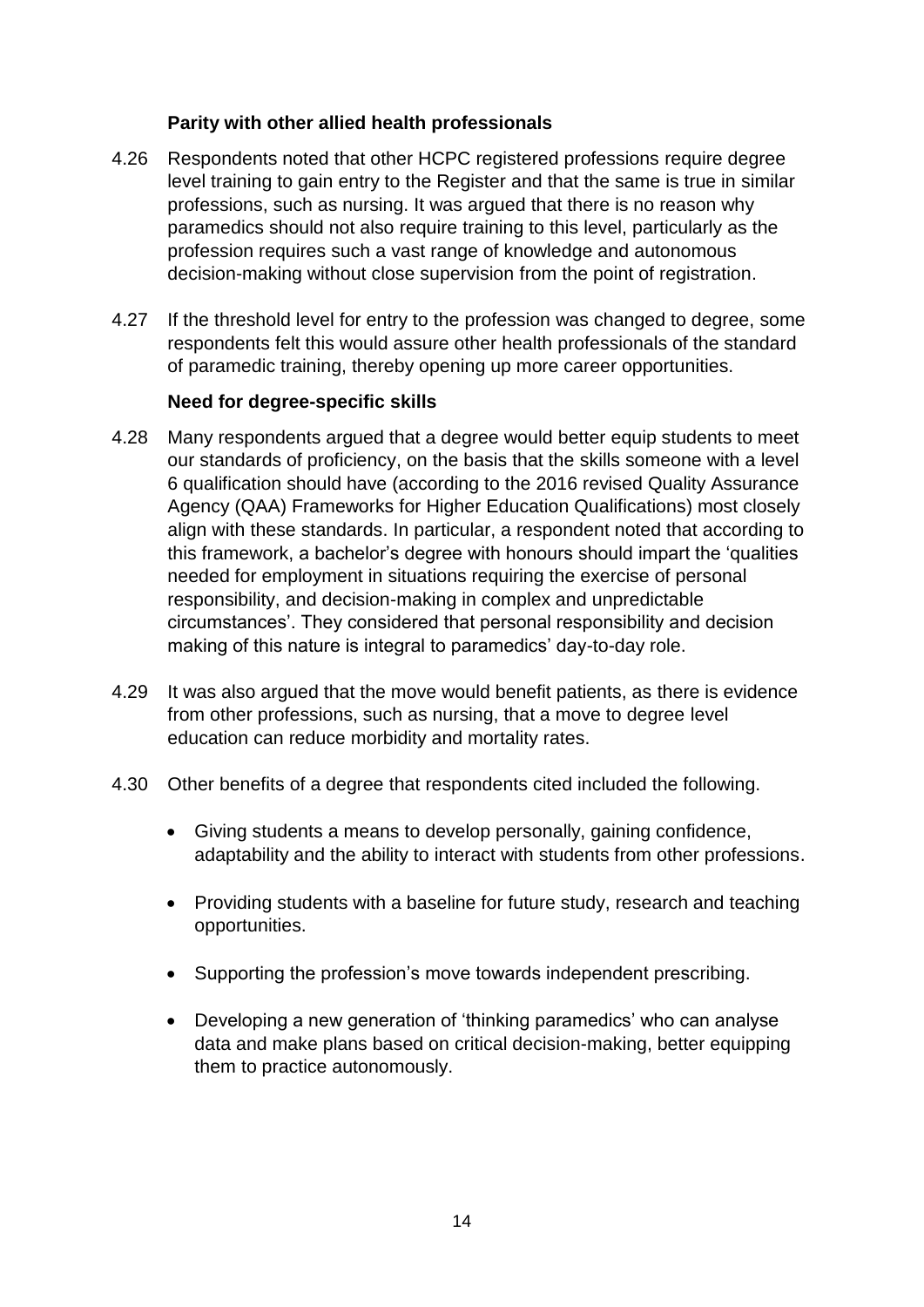#### **Standardise entry routes into the profession**

- 4.31 Several registrants highlighted the great variation in routes of entry to the profession. They believed this can generate a lot of confusion, disparity of skills and inequality within the profession. It was argued that this does not meet the public's expectations, who would likely expect every paramedic they meet to be trained to the same standard.
- 4.32 A number of respondents referenced the findings of research, including the Paramedics Evidence Based Education Project (PEEP) study commissioned by the Department of Health. This highlighted the variations in current education and training models, recommending a standardised approach to take the profession to an all-graduate status by 2019.
- 4.33 Respondents noted that registrants are currently having to complete top-up education courses in order to 'catch up' with their profession. This is because many advanced roles require education at degree or masters level, so registrants trained to a lower level are disadvantaged when it comes to career progression. It was argued that raising the threshold level would avoid confusion and standardise the profession's skill level, making access to these opportunities fairer.
- 4.34 Some respondents caveated their support for a degree, requesting that financial support for student loans be provided or that more placement time be incorporated into the programme.

#### **Arguments against a phased approach**

- 4.35 Some respondents used this question to explain why a short-term move to diploma, followed by an eventual change to degree level, would not be suitable.
- 4.36 Respondents presented counter-arguments to some of the concerns raised against a move to degree, such as a lack of on-the-job experience or that degrees are unaffordable for certain groups. Respondents felt that placements on degree courses enable students to get the required vocational experience. They noted that degrees can be delivered through work-based training programmes, so those with previous degrees or who are changing careers are not prevented from joining the profession. In response to concerns regarding recruitment, respondents noted that workforce challenges are a pervasive issue in the NHS and that there will be no 'right time' to make significant change.
- 4.37 Respondents felt that a move to diploma level would only be an intermediate step and that, within a short time, further review of a move to degree level would be inevitable. Respondents stressed that it has been almost four years since the PEEP report was published and it will likely take several more years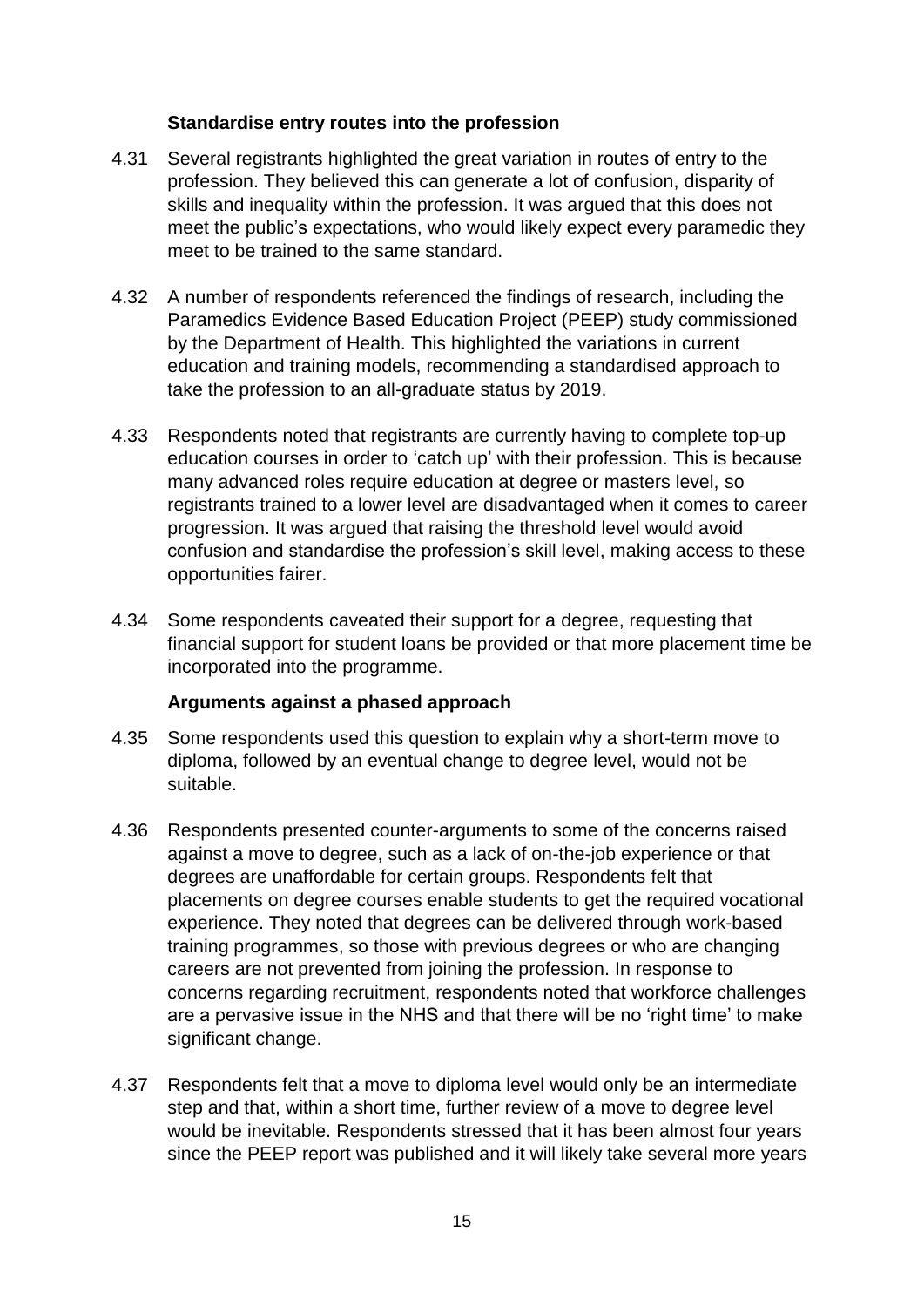to implement. Therefore, they felt that any further delay would not be justifiable.

## **Arguments in favour of SET 1 changing to diploma level**

- 4.38 18% of those that responded to this question were in favour of SET 1 changing to diploma of higher education (level 5/8 on qualification frameworks).
- 4.39 Similar concerns were raised to those in response to question 1, including concerns about recruitment, the skillset of graduates and the potential to exclude certain demographics. However, in our analysis below we have focused on the specific arguments raised in favour of a move to diploma.

## **Minimise impact on profession**

- 4.40 Respondents argued that moving the threshold level to diploma reflects the majority of current approved programmes and therefore any impact of changing SET 1 would be gradual for both current and future paramedics.
- 4.41 Degree level / top-up programmes were seen to be beneficial for some, as it gives paramedics the opportunity to progress, but was considered "a step too far" if it became a requirement for entry to the profession. Respondents raised concerns about the financial implications and time constraints of a degree. They also discussed the impact on countries such as Northern Ireland, where there are currently no approved paramedic programmes and only plans to develop a diploma level programme in the near future.

## **Benefits of diploma education**

- 4.42 Some respondents discussed their personal experiences of diploma and degree programmes. One respondent felt they received insufficient training in practical and clinical skills during their degree. Another respondent highlighted the lack of clarity around what the additional year on a BSc provides in terms of skills and knowledge for the majority of the workforce.
- 4.43 By comparison, a diploma course was seen as more favourable as it included the opportunity for trusts to provide training in-house, thereby enabling students to have 'a more suitable mix of academic and practical training', whilst also being more accessible. Diploma level programmes were seen to better cover the requirements of front-line ambulance work. In particular, respondents highlighted the large variation between ambulance services with regards to treatment options and available resource. As a result, a lot of skills are learnt on the job rather than during academic study. A diploma was also felt to cater to paramedics who did not want to advance into specialist roles.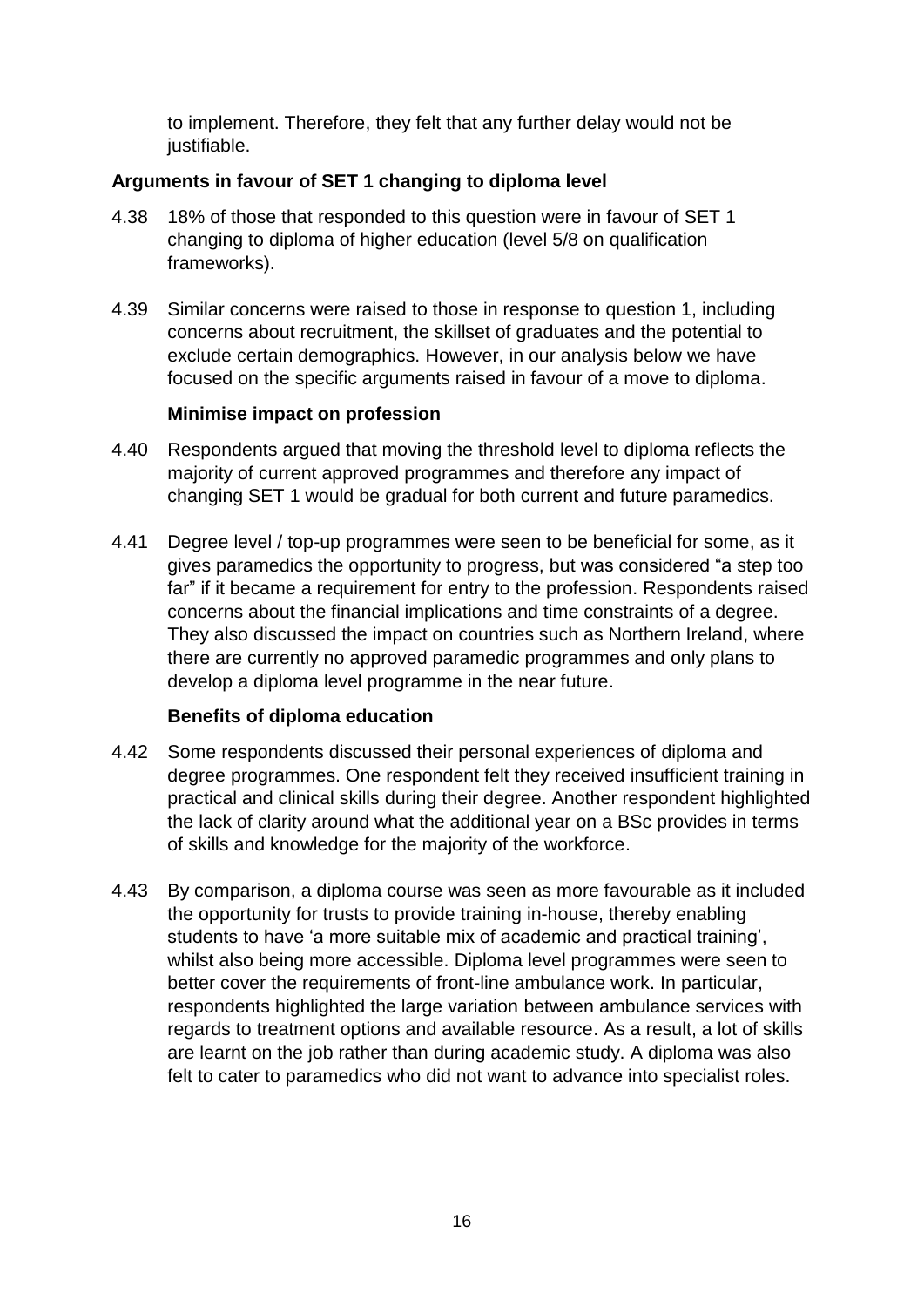#### **Diploma as an intermediate step**

- 4.44 Some of the comments we received in favour of a change to diploma expressed an ultimate goal of moving to degree, but felt that at present an intermediate step to diploma was necessary for transitional reasons.
- 4.45 Respondents noted that a move to degree level would take time to develop and would not be suitable in the interim, when there is a national shortage of paramedics. A phased approach was seen to be preferable as it would enable the profession to assess the impact of the change on all involved, allowing better future-planning.

#### **Other arguments**

- 4.46 The remaining 4% of respondents who answered this question selected other. Over half of these respondents were against SET 1 changing. Arguments raised in response to question 1, such as a shortage of paramedics, were reiterated here.
- 4.47 Other suggestions included a master's degree (level 7/11), an honours degree (level 6/10), a move away from academia altogether or a move towards vocational training routes such as the old IHCD paramedic qualifications.
- 4.48 One respondent highlighted the need for equivalent qualifications at the same level to be included, such as vocational qualifications at degree level. Another respondent felt there should be 'earn and learn' methods of qualification or a means for already qualified EMTs to upgrade. Finally, it was suggested that we should have a tiered approach to registration with both degree and diploma trained paramedics able to register.

#### **Q3. If agreed, when should the change to SET 1 for paramedics be implemented?**

- 4.49 We received 895 responses to this question, which raised a broad range of suggestions ranging from immediately to 2030.
- 4.50 In the consultation paper, we stated we would welcome views on when any change to SET 1 should be implemented. However, respondents appear to have interpreted 'implementation' to mean different things. Some considered 'implementation' would mean the point at which no new students can join programmes below the new threshold level. Others considered it to be the point at which no education programmes could operate below the threshold level. As a result, we have received a wide range of responses to this question where the respondent's intention regarding how the change be implemented is unclear. As far as possible, we have reflected this in our analysis.
- 4.51 Broadly, suggestions can be categorised as short term (over the next 2 years) and longer term (within the next 3 to 12 years).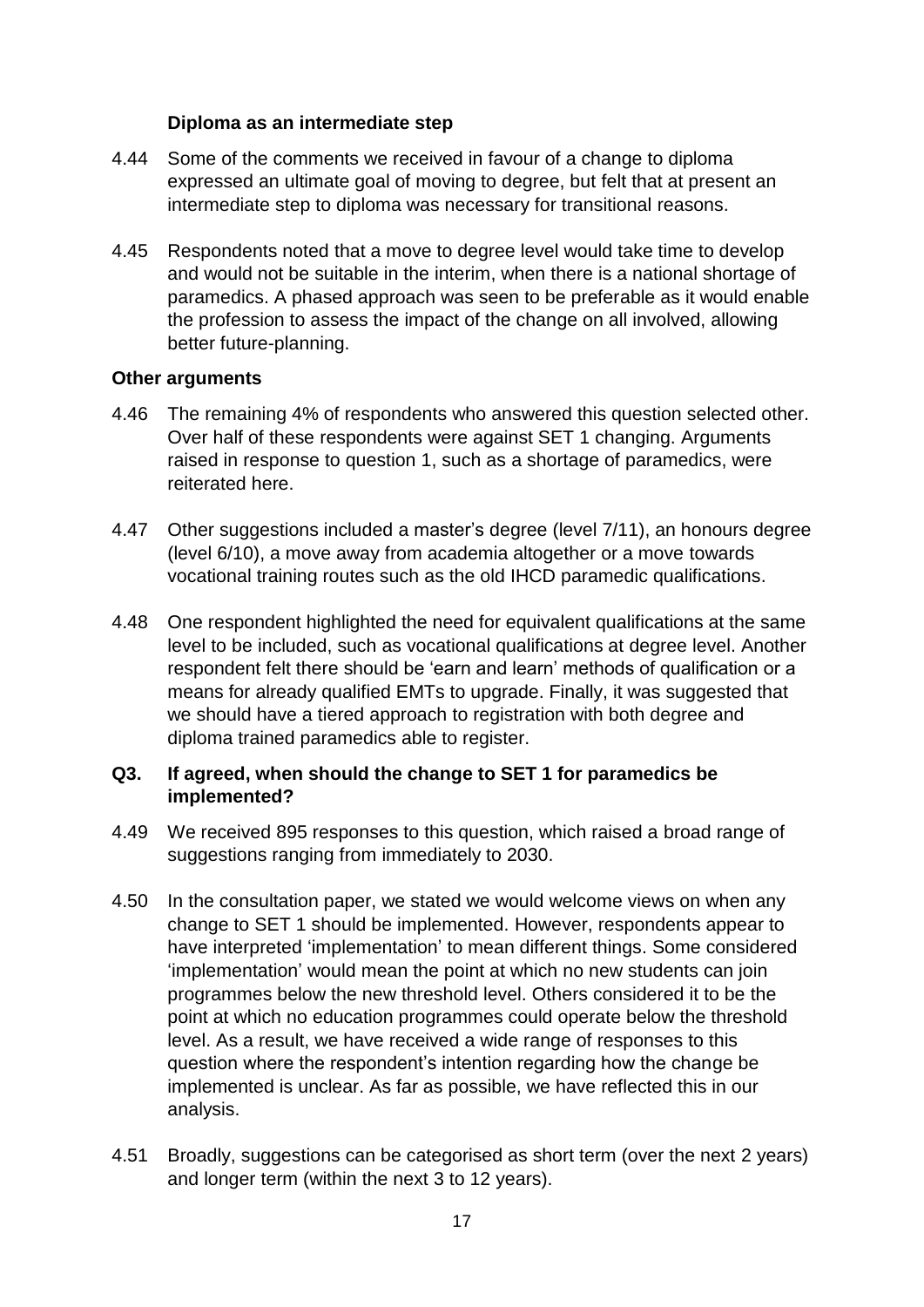#### **Short term implementation**

- 4.52 The majority of responses we received to this question (84%) were in favour of a relatively short implementation period. This varied from requests that the implementation be immediate, to an implementation date of 2020.
- 4.53 Respondents in favour of a shorter implementation period generally argued that, as the majority of programmes are above the current threshold level and most education providers who have diploma level programmes also provide degree level programmes, there is no need for a longer implementation period. Many respondents stressed the change was overdue and that the profession is 'lagging behind'. Demand for a shorter implementation period was also more common where respondents were in favour of SET 1 changing to diploma level.
- 4.54 The largest cohort of responses (37%) wanted implementation to be 'as soon as possible'. However, respondents noted that education providers and employers would need sufficient time to prepare for such a change, and the influx of paramedic students would need to be managed to avoid any fall in new registrants.
- 4.55 20% of respondents favoured an implementation date of 2020. Respondents argued that this date would ensure a 'smooth transition', allowing institutions (such as the Universities and Colleges Admissions Service (UCAS) and education providers) enough time to implement any changes required. This might involve applying for a major change or a new programme visit.
- 4.56 13% of respondents were in favour of an implementation date of 2019. Respondents noted that this date provides sufficient time for any registrants on foundation degrees / diplomas to complete their course and to register with us. It also ties in with the next registration renewal period for paramedics. Only 3% of respondents requested an immediate change.
- 4.57 Few respondents provided further clarification regarding the manner of implementation they would expect by their suggested date. One respondent suggested that no students should be permitted to start a programme which is not a BSc(Hons) from January 2018, and then from January 2020 no student be permitted to register with a qualification other than a BSc(Hons). Another felt that all courses beginning in 2020 should have to meet the new threshold level. Where respondents suggested a shorter implementation date (such as 2018 or 2019) they were more likely to consider that students currently on training programmes should be held to the existing threshold level, whereas all new students should meet the new threshold level.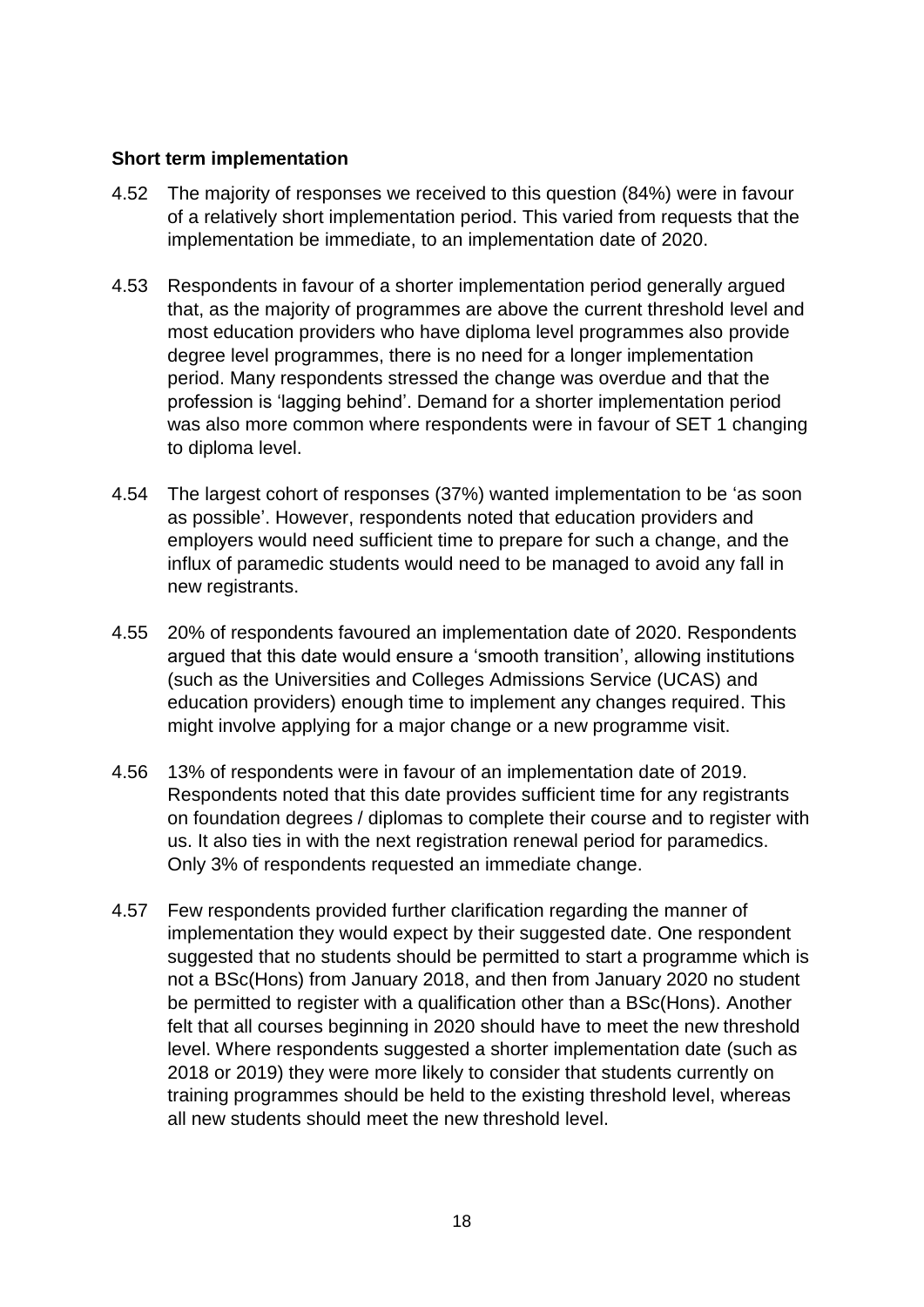#### **Longer term implementation**

- 4.58 We received a range of responses suggesting an implementation period of more than two years, ranging from 2021 to 2030.
- 4.59 On the whole, a longer implementation date was seen to be a more realistic target for education providers and employers to meet. This approach was broadly supported by more organisations, as well as in representations from the devolved countries. In particular, almost all employers who responded to the consultation and who were in favour of SET 1 changing to degree level were in favour of a later implementation date (the average suggestion being 2022).
- 4.60 A longer implementation date was also seen as necessary to counteract many of the concerns raised throughout the consultation about recruitment. Respondents believed that the number of degree level programmes across the UK at present would be insufficient to meet the demand for new paramedics. They felt education providers need time to convert courses at lower levels, which would then need to be re-approved. Respondents also noted that the implementation period would need to consider the time it will take to train up new paramedics, and ensure this is phased to match the dropoff in certificate / diploma level students.
- 4.61 One ambulance service expressed their preference for implementation in 2023 on the basis that a five year transition period would allow current staff enough time to train up, bridging any potential capacity gap. Likewise, the Scottish Ambulance Service felt any change to SET 1 should not be implemented before the academic year 2022/23, due to the work required to ensure standardisation across UK paramedic programmes.
- 4.62 Another respondent, in favour of implementation in 2025, discussed the 'significant barriers in achieving higher numbers' of degree level students due to clinical placement issues. A respondent in favour of implementation in 2022 felt that a further consultation was necessary with ambulance services to ensure any implementation is possible.

#### **Other suggestions**

4.63 A small number of responses (1%) used this question to reiterate their disagreement with any change to SET 1. 2% of respondents expressed no preference or indicated that they were unsure due to their limited knowledge of effecting such a change.

## **Further comments**

4.64 In response to this question, we received a broad range of comments on implementation. One respondent requested there be a degree of grandparenting rights as part of the process. Another noted this should not be implemented until 'a realistic working / student loan combination is agreed on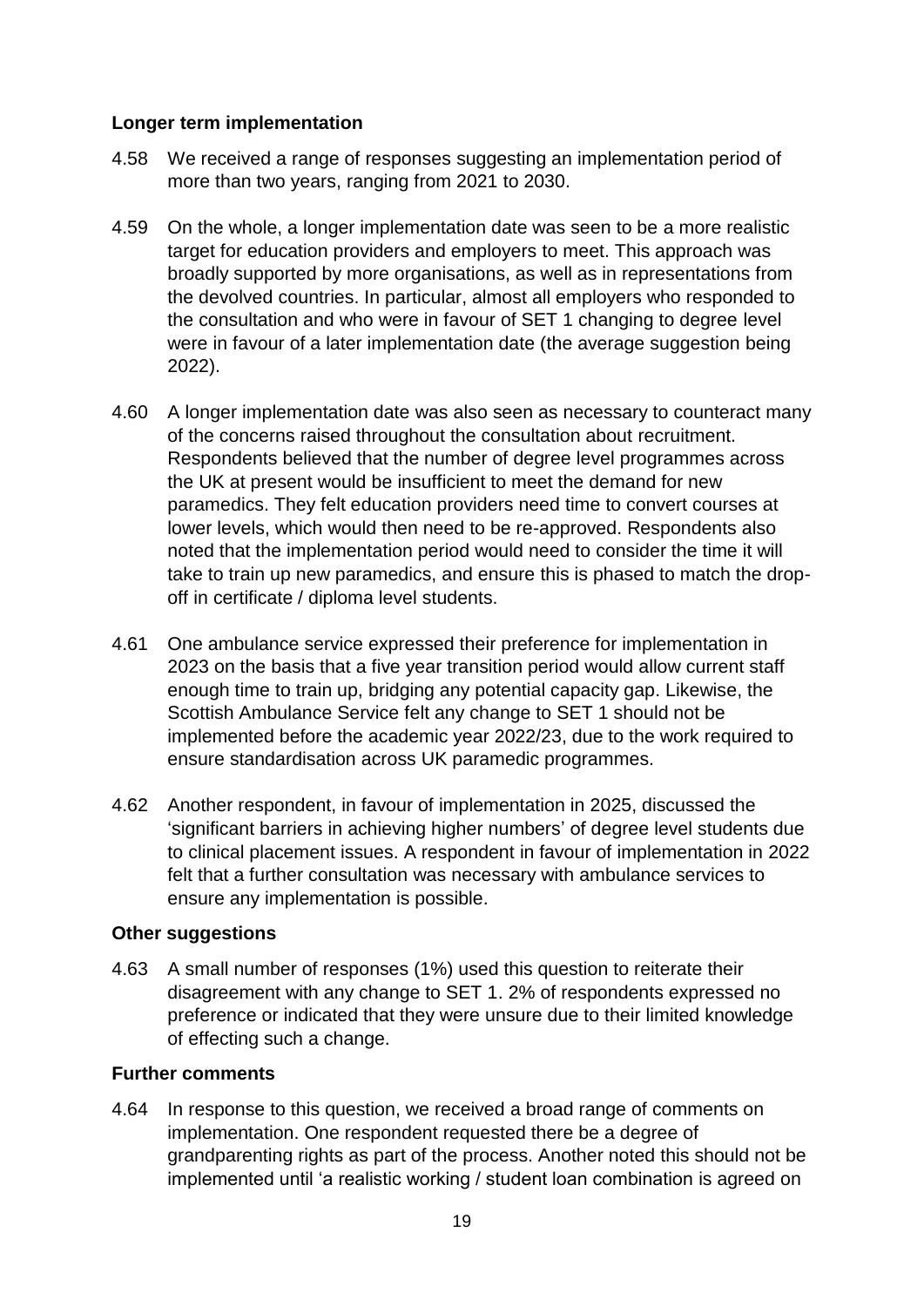behalf of paramedics'. Several respondents highlighted the need for any implementation date to be 'realistic'.

- 4.65 Some responses believed that if SET 1 was changed to diploma, the change could be almost immediate as it reflects the current distribution of courses. However, if changed to degree then it was suggested any implementation date should be much more cautious.
- 4.66 One respondent suggested that for existing paramedics who were IHCD trained, as well as EMTs and those in other operational support roles, there may need to be some provision for recognition of their prior learning to enable them to upgrade to degrees. Another respondent stressed the importance of ensuring that degrees are maintained at the highest standard possible, with a substantial amount of supernumerary time and avoidance of two year compressed degrees. Another suggestion was that all trusts and affiliated universities have a uniform pathway to achieve the new SET 1, to prevent a postcode lottery.
- **Q4. Do you consider there are any aspects of our proposals that could result in equality and diversity implications for groups or individuals based on one or more of the following protected characteristics, as defined by the Equality Act 2010? If yes, please explain what could be done to change this.**
	- **Age**
	- **Gender reassignment**
	- **Disability**
	- **Pregnancy and maternity**
	- **Race**
	- **Religion or belief**
	- **Sex**
	- **Sexual orientation**
- 4.67 The majority (73%) of respondents did not consider that a change to SET 1 could result in equality and diversity implications for groups or individuals based on one or more of the Equality Act 2010's protected characteristics.

## **No equality and diversity implications**

- 4.68 Most respondents who considered that a change to SET 1 would cause no equality and diversity implications did not comment further.
- 4.69 Where these respondents provided comments, they often highlighted that universities have established systems to protect equality and diversity. Some noted that there should be no more impact to equality and diversity than has been seen in other degree professions, such as nursing.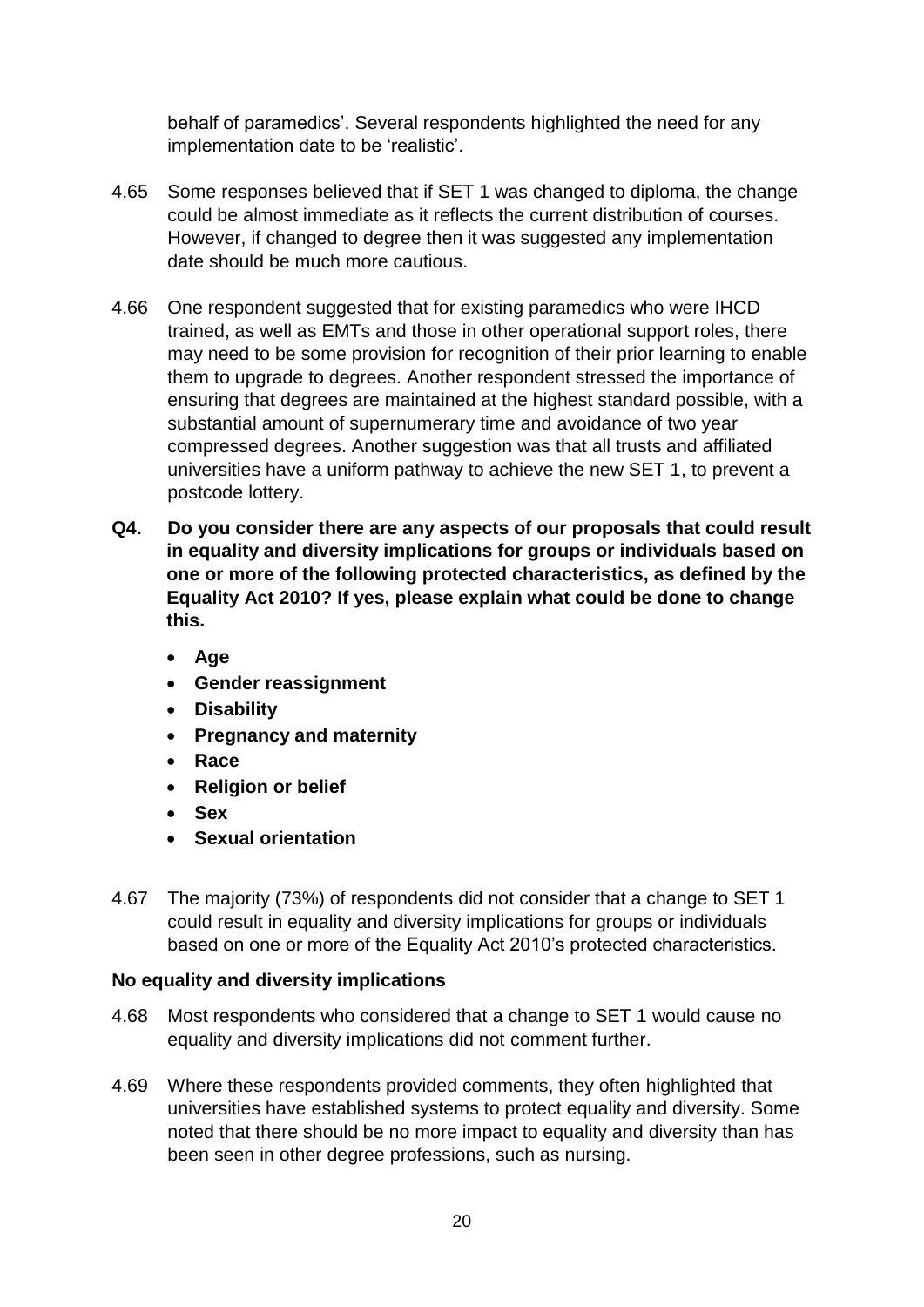- 4.70 It is perhaps significant that almost all education providers who responded to this consultation felt that there would be no equality and diversity implications. By comparison, almost 50% of employers who responded to the consultation felt there could be equality and diversity implications.
- 4.71 Several respondents noted that they felt higher education is already accessible to all. Some referred to their personal experiences of accessing university later in life and reported that they did not face additional barriers. Respondents noted that student finance is widely available for many looking to embark on a degree course.
- 4.72 A number of respondents raised that vocational, flexible and on-the-job qualification routes should still be made available to those unable to pursue direct entry to the profession.

## **Negative equality and diversity implications**

4.73 18% of respondents felt that a change to SET 1 could result in equality and diversity implications. Predominately, respondents felt that any impact would be negative and could disproportionately affect the protected characteristics of age, disability, pregnancy and maternity, or sex.

#### **Age**

- 4.74 Of those individuals who felt a change to SET 1 could result in negative equality and diversity implications, the majority (60%) raised concerns regarding age.
- 4.75 Generally, the basis of these concerns was that mature students may be less able to commit to degree level study. Commonly cited reasons included the following.
	- Financial and family obligations may mean it is not viable to return to fulltime, unpaid study. This could be due to limitations in time, money or both.
	- Older persons' previous education may not qualify them for degree level study. Such individuals may not be able to commit to studying a foundation access course (or similar) as well as a degree.
	- Alternatively, older people may have previous degrees, which may mean they are not eligible for further student loans.
	- Older 'career-changers' may have difficulty studying at degree level after a long break from education.
	- 'Career-changers' may be deterred by the fact that retraining would take a minimum of three years.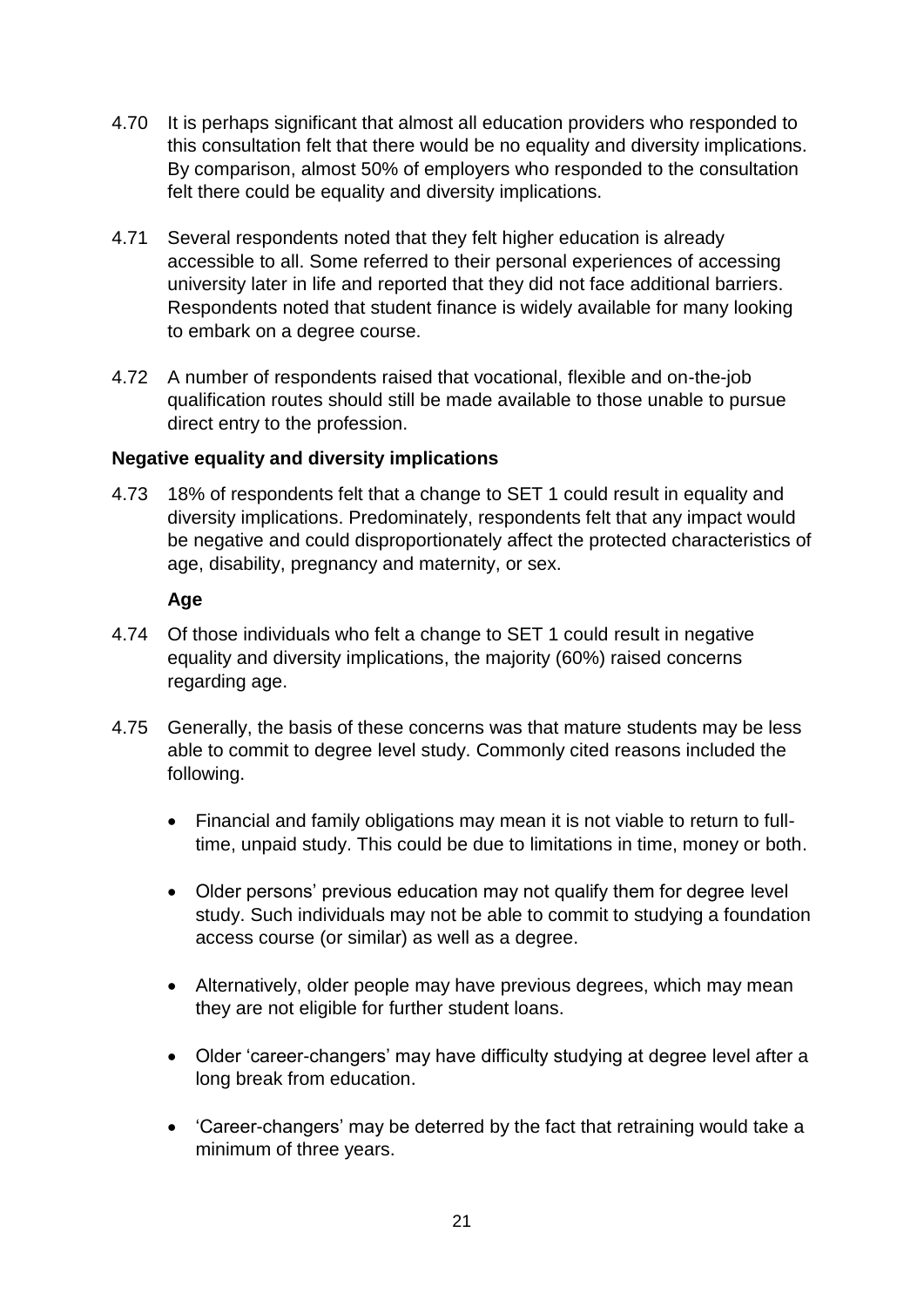- 4.76 Around a quarter of all respondents raised the need for support from higher education institutions, ambulance services, the NHS and the Government to improve access to paramedic education. Provisions for mature students was a common theme. Suggestions included paramedic bursaries, part-time study options, NHS funded training and the ability to study to degree level whilst in employment.
- 4.77 Some respondents pointed out that for individuals currently 'working their way up' through emergency care assistant and technician roles, raising SET 1 may prevent their continued development to become a registered paramedic. Others raised that currently registered paramedics who do not top-up their training to diploma or degree level may experience hampered career progression, since application to advanced roles may require these qualifications. These issues would disproportionately impact older people.
- 4.78 On the other hand, one respondent noted that raising SET 1 to degree level would effectively impose a minimum age of 21 on the profession. This might exclude younger aspiring paramedics who could qualify before the age of 21 through a certificate level course.

#### **Disability**

- 4.79 Of those respondents who considered that a change to SET 1 would have equality and diversity implications, 12% raised concerns about disability.
- 4.80 Predominantly, respondents felt that people with Specific Learning Difficulties (SpLDs) such as dyslexia or dyspraxia may be disadvantaged by a change to SET 1. A few considered that individuals with Autistic Spectrum Disorders (ASDs), including Asperger syndrome, could also be affected.
- 4.81 Explanations for this disadvantage included the following.
	- Poorer performance at school may limit access to degree level courses.
	- Perceived inability to perform in a higher education setting may deter people with SpLDs or ASDs from entering the profession.
	- Actual difficulty in meeting the academic standards for a degree may prevent people with SpLDs or ASDs from qualifying to this level.
	- Variable support from education providers may not properly enable people with SpLDs and ASDs to achieve their potential at degree level.
- 4.82 A small number of respondents considered that people with physical disabilities may be disadvantaged by a change to SET 1. However, most went on to note that unfortunately, the physical demands of a paramedic's role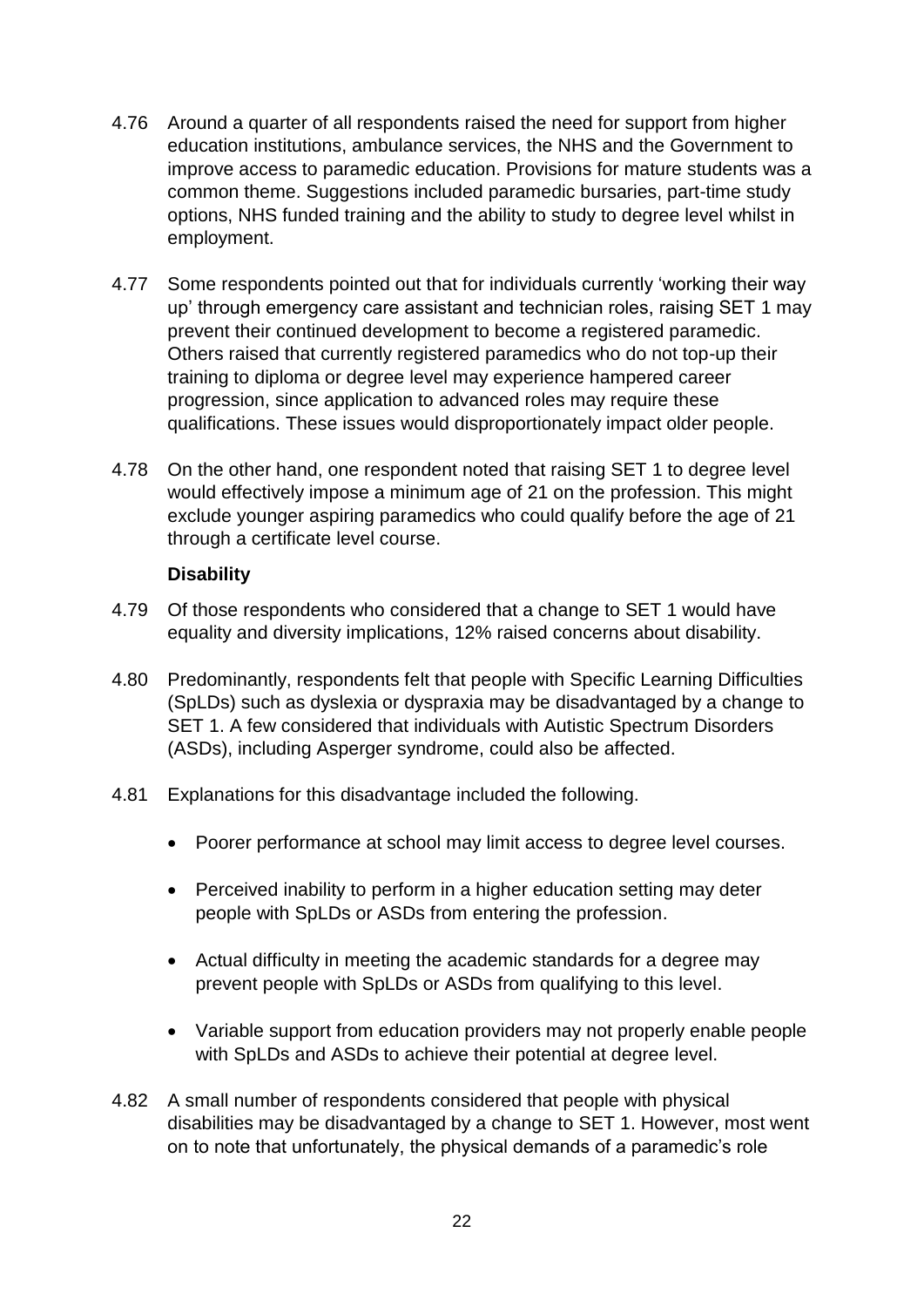prevents many such individuals from entering the profession, regardless of educational requirements.

## **Sex, Pregnancy and Maternity**

- 4.83 Of those respondents who considered that a change to SET 1 would have equality and diversity implications, 7% raised concerns regarding either sex or pregnancy and maternity.
- 4.84 Respondents explained that parents of young children, women who are pregnant or those who wish to conceive could be placed at disadvantage if education providers cannot meet their needs around maternity leave and childcare arrangements. Some respondents felt that the longer period of study involved in diploma or degree level education would make this more difficult.
- 4.85 There was concern among respondents that women currently enrolled in paramedic training who choose to take maternity leave during their course would risk becoming subject to the new SET 1.
- 4.86 Should SET 1 be raised to degree level, respondents called for the availability of flexible qualification routes to support women and parents. Suggestions included part-time study options and the opportunity to defer years of study if necessary.

#### **Socioeconomic disadvantage**

- 4.87 38% of respondents who considered that a change to SET 1 could have equality and diversity implications discussed financial status, financial ability or funding issues.
- 4.88 Some respondents commented that a change to SET 1 could disproportionately impact groups or individuals with protected characteristics that are over-represented in low-income socioeconomic groups. For example, people from minority ethnic backgrounds.
- 4.89 Several respondents expressed that university education is often perceived as available only to people who are young, white and middle class.
- 4.90 Respondents relayed their understanding of the 'Australian experience', where they felt a general transition from 'on-the-job' paramedic training to preemployment, university based training has resulted in a younger, more homogenous and more affluent workforce.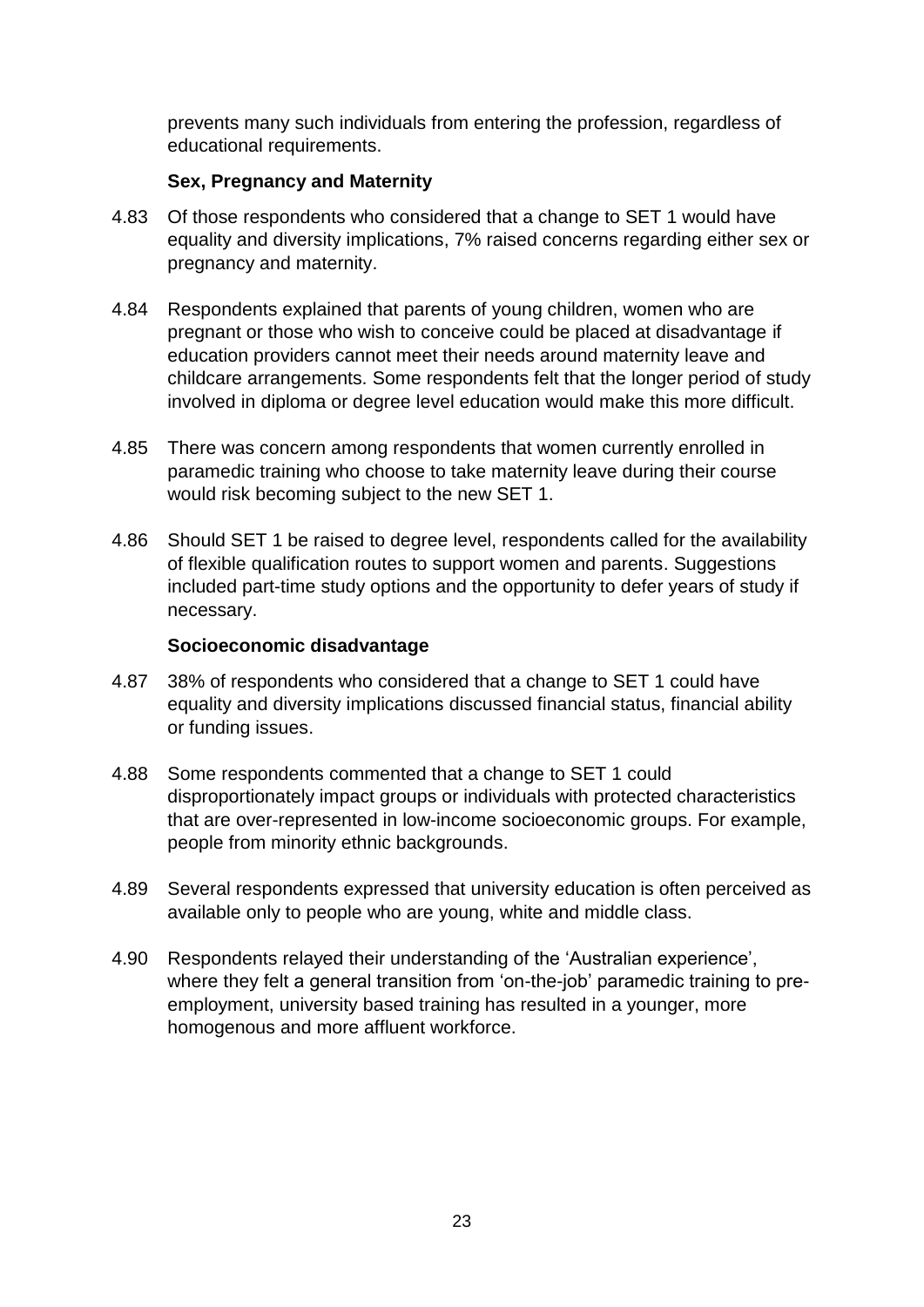#### **Positive equality and diversity implications**

- 4.91 Some respondents felt that raising SET 1 would have a positive impact on equality and diversity. Respondents felt that universities generally have established equality and diversity systems aimed at widening access to higher education, which would benefit students.
- 4.92 One education provider reported that they have seen an increase in paramedic students from BME backgrounds since offering the course at BSc (Hons).

#### **Objective justification**

4.93 A number of respondents considered that, while an impact to equality and diversity is possible, a change to SET 1 is necessary regardless. These respondents generally argued that raising SET 1 is crucial to protect public safety, ensure effective patient care and promote the paramedic profession. Respondents therefore felt that while equality and diversity considerations are important, they were not sufficient basis to dismiss a change to SET 1.

#### **Q5. Do you have any further comments on SET 1 for paramedics?**

- 4.94 20% of respondents took the opportunity to add further comments to their response.
- 4.95 Of this group, 13% expressed general support for raising SET 1, describing it as a positive step forward for patient safeguarding and for the profession.
- 4.96 3% of these respondents expressed general feelings against raising SET 1. They believed the current SET 1 is sufficient and could either see no advantage to changing it, or felt that doing so would have negative impacts.
- 4.97 The remaining 84% of respondents who provided comments gave more detailed responses. Some comments contained duplicate arguments to those discussed under earlier sections of this analysis. These arguments have not been repeated here.

#### **Viewing this consultation in context**

4.98 Respondents discussed the wider policy and political landscape as it currently affects the paramedic profession. Points raised included:

#### **Higher education provision**

4.99 Respondents noted that the Department for Education (DfE) Institute for Apprenticeships is in the process of developing a degree level paramedic apprenticeship. A standard has already been approved and made publicly available, while work is underway to deliver an assessment plan. This will provide an avenue for employers to offer flexible, paid, degree level learning opportunities that are widely accessible to prospective paramedics.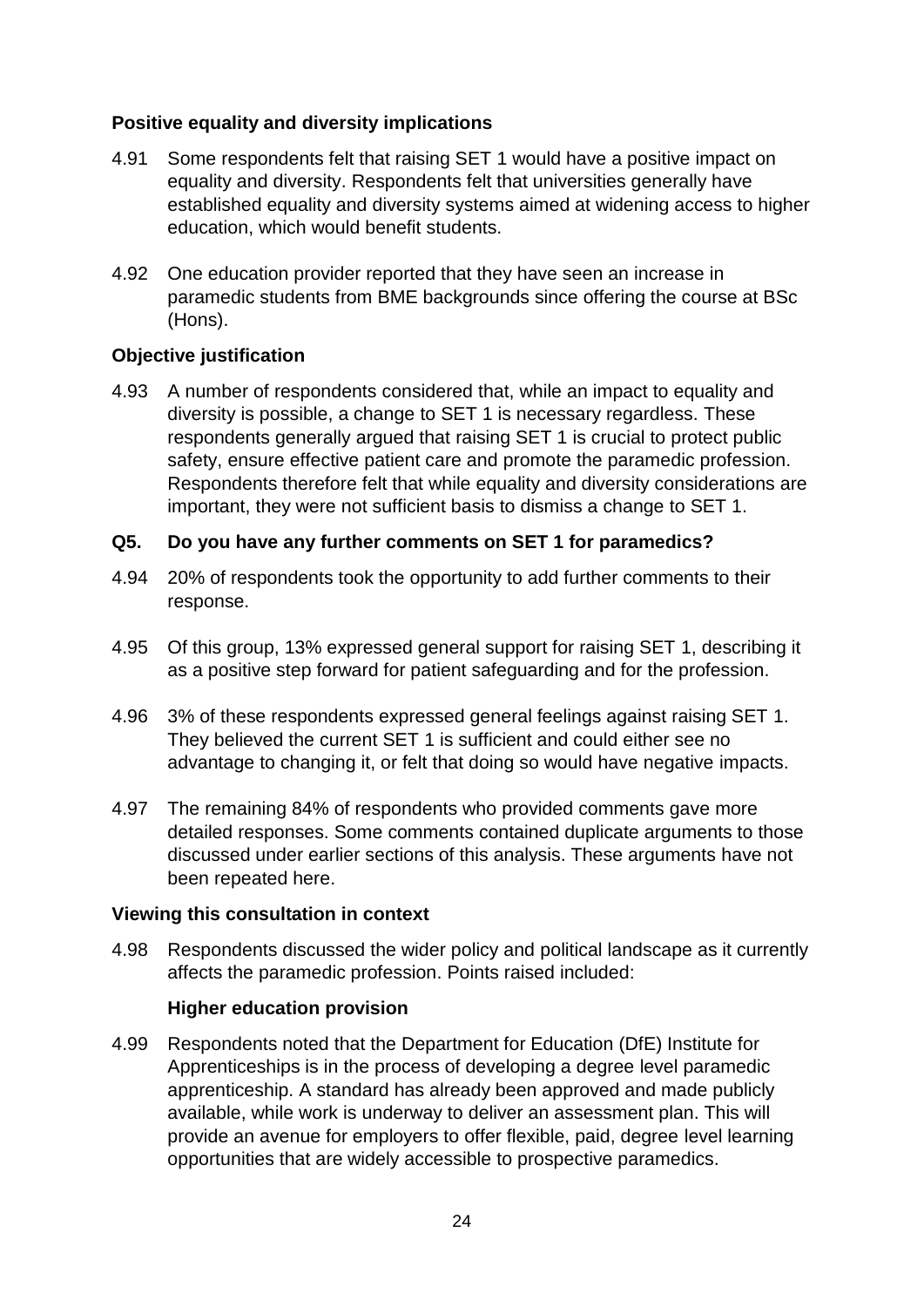4.100 Respondents widely reported concerns that registered paramedics who have not received degree level training should not be 'left behind'. Respondents were conscious that the 'skill gap' or 'educational imbalance' that an increased SET 1 may create within the workforce could leave experienced and valued paramedics feeling isolated or professionally vulnerable. As such, respondents felt that making funded top-up training available to current paramedics should be a priority, with the aim of boosting skill across the whole workforce. It was highlighted that little to no funding is currently in place for this type of training.

#### **The NHS budget**

4.101 Some respondents felt that increasing SET 1 may drive increased NHS funding towards paramedic education. Others felt that fees for higher education are too high for ambulance services to be able to fund enough training to meet their workforce needs, as previously discussed at paragraph 4.10.

#### **Change within the paramedic profession**

- 4.102 It was noted by respondents that paramedics are increasingly undertaking roles in non-traditional environments including general practice, accident and emergency or minor injury departments.
- 4.103 Respondents reiterated that, even within their traditional professional role, modern paramedics operate with unprecedented autonomy and are expected to make complex clinical decisions. Respondents considered that the clinical risk burden carried by paramedics often outstrips that of other allied healthcare professions that require degree level education. It was proposed that setting higher educational requirements is therefore necessary as a matter of public protection, to support paramedics in providing safe and effective patient care.

#### **What should paramedic training look like?**

- 4.104 A number of respondents called for increased standardisation of paramedic training programmes across the UK. Some felt that changing SET 1 to degree level would help to achieve this. Others endorsed the setting of a mandatory curriculum or called for a move towards the 'medical model' of education.
- 4.105 Respondents indicated that there should be more training provided on the management of minor illness and primary care. The need for this was attributed to the increasing role of paramedics in treating this patient group. It was suggested that an hours-based requirement for pre-qualification 'on-theroad' experience could be helpful. Others proposed there should be minimum requirements for placements in external specialities including obstetrics (maternity care) and paediatrics. Finally, if SET 1 is raised to degree level, respondents raised the need for formal practical assessments of clinical skills to complement classroom learning.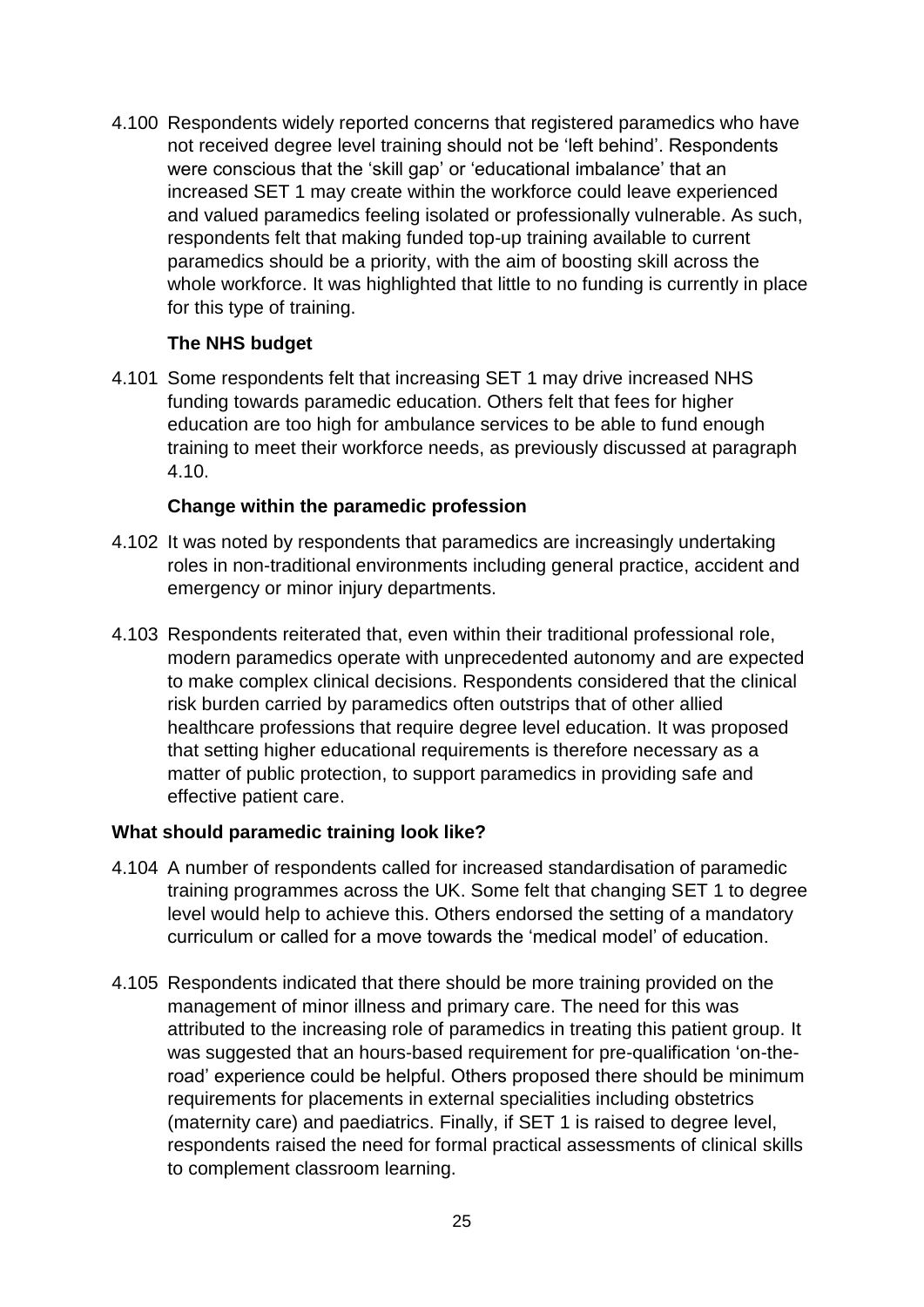4.106 If SET 1 is raised to degree level, some registrants proposed a system of formal, mandatory supervision for newly qualified paramedics similar to the Foundation Programme that must be completed by junior doctors. It was felt that this may compensate for any loss of practical experience in their prequalification training.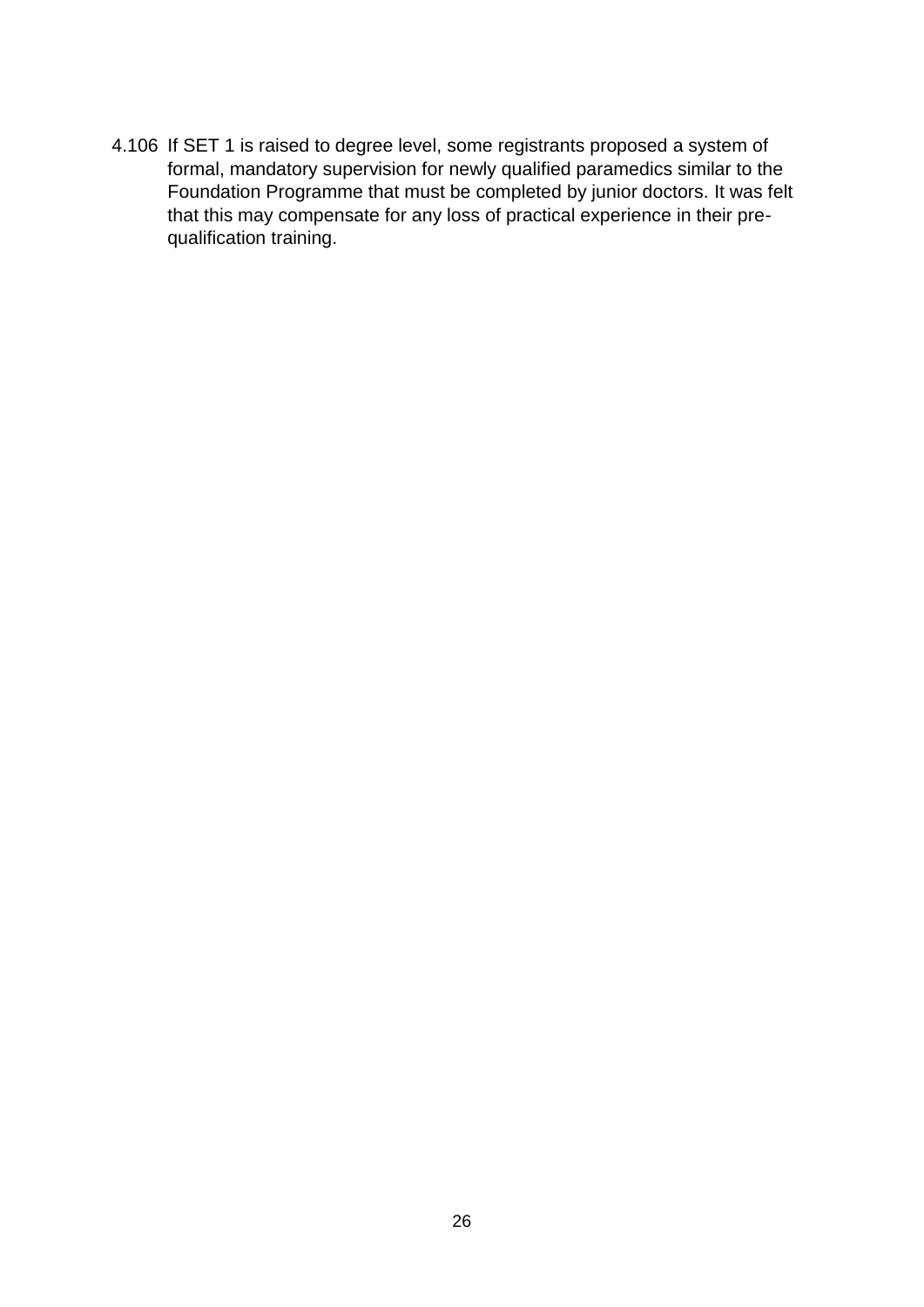## **5. Our comments and decisions**

5.1 We have carefully considered all the comments we received to the consultation. The following section explains our decisions in some key areas.

## **Changing SET 1 for paramedics**

- 5.2 The responses to the consultation arguing for a change to the threshold level for paramedics were consistent with the reasons we gave for the proposed change in the consultation document.
- 5.3 It is clear to us that contemporary paramedic practice requires increased depth of skills and knowledge at entry to the profession, and that these are out of step with the descriptors of qualifications at certificate of higher education level (level 4/7 on the qualification frameworks; the level of the existing threshold). This includes expectations that paramedics make more independent, complex decisions about patient care, including deciding whether or not to convey a patient to hospital. They are required to handle a complex mix of emergency, unscheduled and primary care cases. In addition, the existing level of SET 1 is very clearly out of step with the level of education and training of the majority of entrants to the profession.
- 5.4 We have considered the concerns expressed by the minority who argued that the threshold level should not change.
	- Some were concerned about challenges in recruiting sufficient numbers of qualified paramedics. In our view, the profession is already very clearly well advanced on a pathway towards higher levels of education and training. In any event, these challenges can be overcome through careful implementation and are no reason for maintaining the status quo.
	- Some were concerned about the practical experience of graduate paramedics compared to those who had undertaken shorter, more vocational programmes, particularly in the soft skills required for patient care. These skills are already well reflected in the Standards of proficiency for paramedics and we will only approve programmes that can demonstrate that someone who successfully completes that programme meets our standards. This change is about the level of education and training required for entry to the profession – it is in no way criticism of the existing paramedic workforce and their essential contribution to patient care.
	- Some were concerned that longer, degree level education and training would reduce the diversity of entry routes into the profession – for example, for those already in technician roles. We have concluded that there is no reason why that should be the case and there are many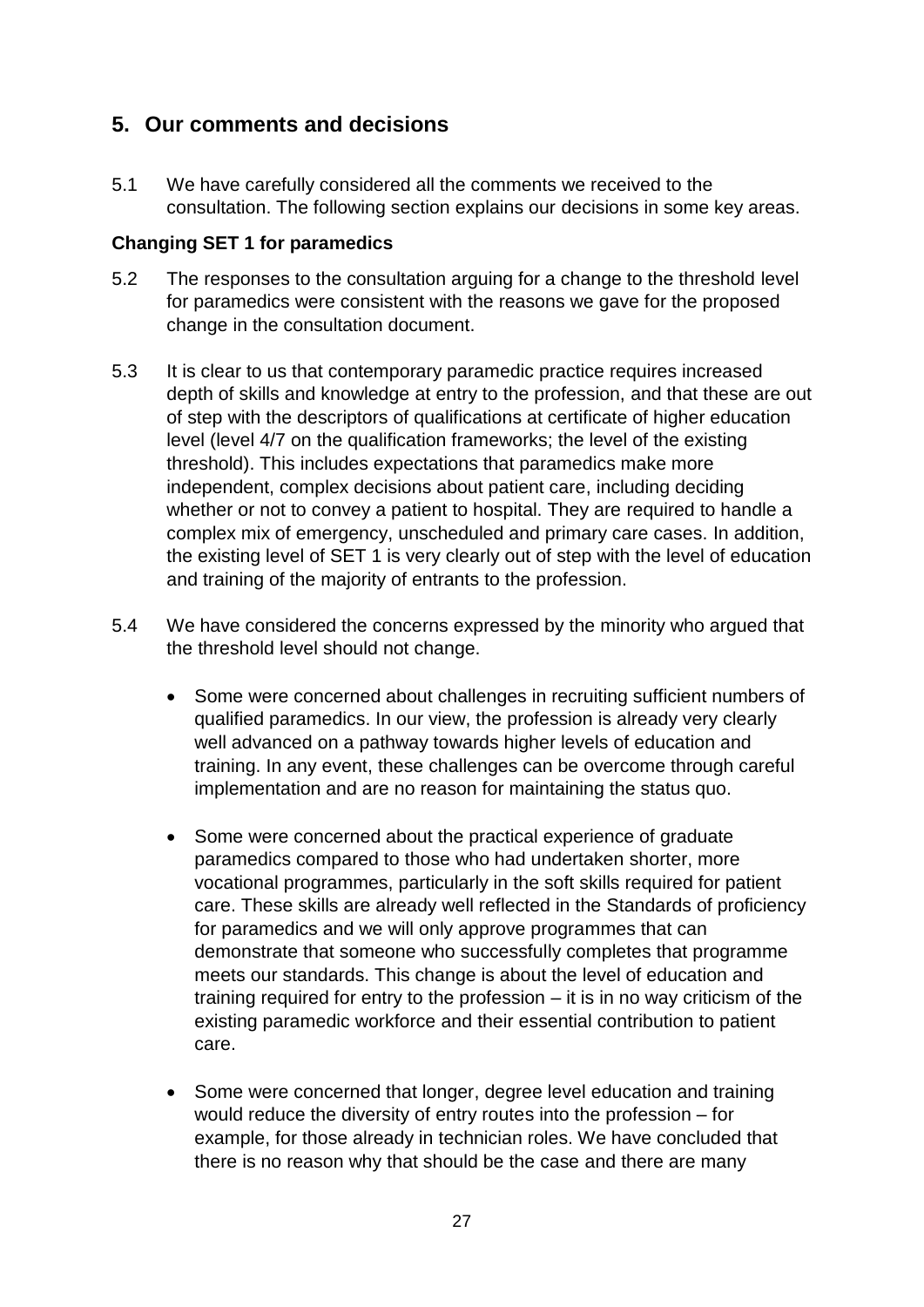examples of existing collaboration between education providers and ambulance services to ensure access to paramedic education and training.

5.5 Having carefully considered all the comments we received, we have agreed that the threshold level of qualification for entry to the Register for paramedics should be changed.

#### **The level of SET 1 for paramedics**

- 5.6 A large majority of respondents, including both individuals and organisations, argued that the threshold level should be changed to degree level.
- 5.7 In the consultation document we noted that diploma level provision at that time formed a small majority and as a result it may not be feasible or appropriate to change SET 1 to degree immediately. However, the profile of approved pre-registration education and training programmes has continued to develop. At the time of writing, 49% of programmes were delivered at degree level, with 45% of provision at diploma level. Just 4 of 69 approved programmes result in a Certificate or Certificate of Higher Education qualification. Degree programmes are approved in three of the four countries of the UK. Many diploma and foundation degree programmes are delivered alongside degree provision.
- 5.8 Arguments for degree level in the consultation inevitably overlapped with those advocating for a change to the threshold level. Whilst respondents made a variety of arguments, including a desire for parity with the education and training of other allied health professions, our decision has to be about the level necessary to deliver the Standards of proficiency.
- 5.9 We have concluded that degree level education and training is necessary to deliver the Standards of proficiency to the depth required for contemporary paramedic practice. The descriptors at level 6/9/10 articulate requirements for 'personal responsibility' and decision making in 'complex and unpredictable circumstances', which is consistent with what stakeholders told us about the contemporary requirements of paramedics in practice (see paragraph 5.3). There was near consensus in the consultation on the necessity of degree level training to achieve this depth of knowledge, understanding and skills for patient care.
- 5.10 We carefully considered the arguments for moving to a diploma level threshold, including doing so as an intermediate step before a change to degree level. However, we concluded that many of the challenges raised here were matters that could be managed through a careful and considered approach to implementation of a degree level threshold.
- 5.11 SET 1 is written using the names of awards to indicate levels. This means that when changed, it will read: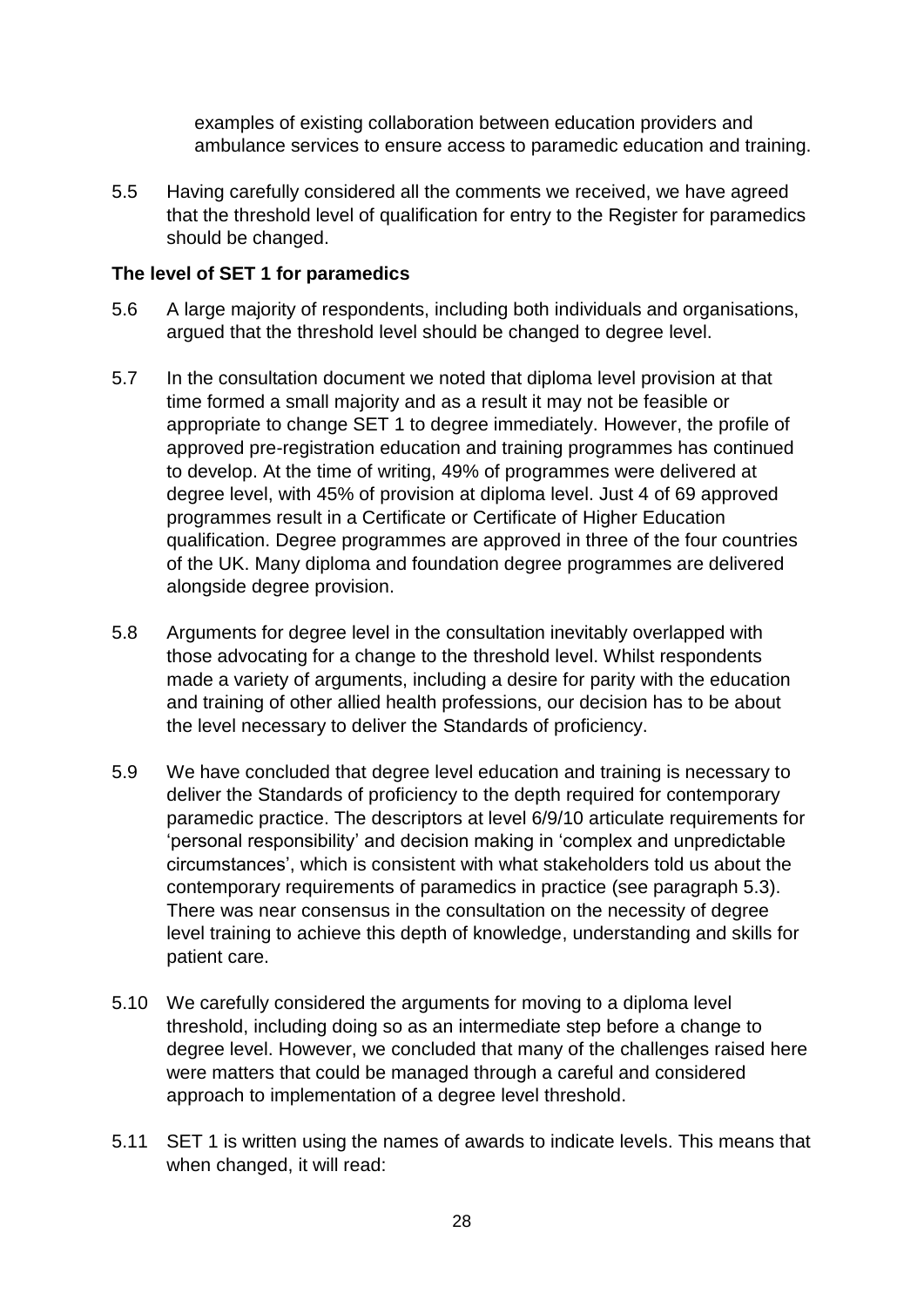'Bachelor degree with honours for: …paramedics'

#### **Implementation**

- 5.12 A large majority of respondents were in favour of a relatively short implementation period of up to two years for any change. However, we are mindful that respondents interpreted the question of the implementation date in a variety of different ways.
- 5.13 In putting in place arrangements for implementation, we have to strike a delicate balance. Having decided that degree level education and training is necessary to ensure that new entrants to the profession are capable of safe and effective practice, we need to implement this change as soon as possible. However, we have to take full account of the practical implications of doing so. In particular, education providers will need sufficient time to develop new provision or to increase the capacity of existing provision. Service providers will also need to factor this change into their workforce planning to ensure that there continue to be sufficient numbers of qualified paramedics to deliver services. We need to ensure that we do not inadvertently create a 'fallow year' in which there are insufficient numbers of registered paramedics. We have been mindful of responses from some service providers and education providers who raised these concerns.
- 5.14 We have decided upon arrangements for implementation that aim to strike this balance. The arrangements make it very clear that the profession is moving to all degree level entry, but in a manner that provides a realistic and proportionate lead-in period, to avoid any negative consequences. In doing so, we know that some stakeholders may consider the lead-in period to be insufficiently generous, whilst others may feel it is too long. We have decided the following.
- 5.15 From 1 December 2018, we will not accept any new applications for approval of paramedic programmes that are delivered at below degree level (level 6/9/10). To avoid any doubt, this means that programmes delivered below degree level (level 6/9/10) that apply to be visited before that date will be visited, assessed against the existing Standards of education and training and, subject to meeting those standards, will be approved. After that date, only programmes delivered at degree level (level 6/9/10) will be able to apply to be approved.<sup>1</sup>
- 5.16 This ensures that we are not changing requirements overnight in a manner which is unfair for those programmes that have already submitted requests for approval against the current Standards, or for programmes that are in an

<sup>1</sup> <sup>1</sup> Please note Council did not approve this recommendation (see minutes to be published 25/05/18 at http://www.hcpc-uk.org/aboutus/council/councilmeetings/index.asp?id=815).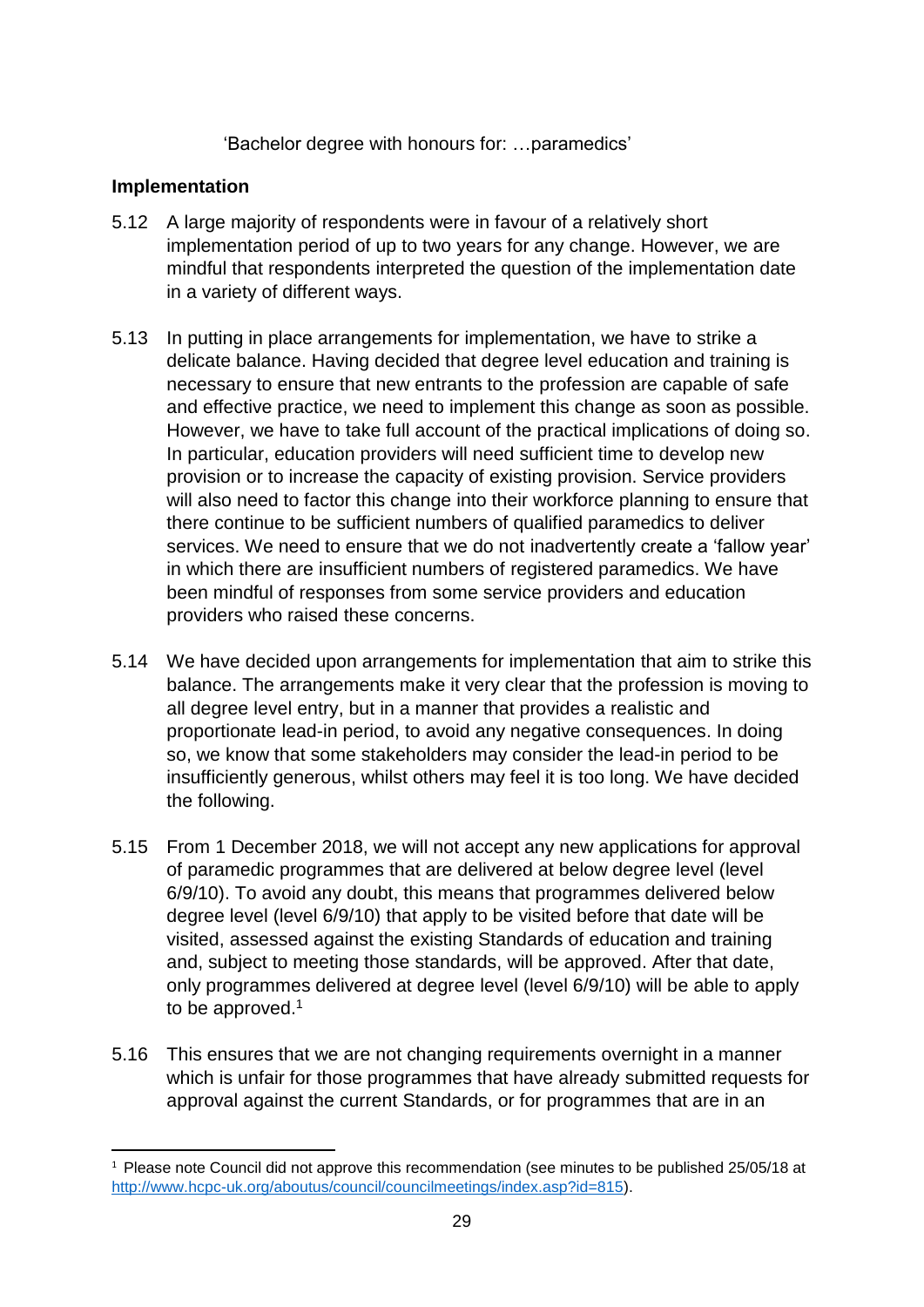advanced stage of development based upon those standards and that plan to seek approval in the near future.

- 5.17 From 1 September 2021, we will only continue to approve paramedic programmes that are delivered at degree level. To avoid any doubt, this means the following:
	- Approved programmes which are delivered below the new threshold level will be able to commence new cohorts up to 31 August 2021. These cohorts will be the last to graduate from these programmes with eligibility for registration.
	- From 1 September 2021, we will withdraw approval from programmes delivered below the new threshold level. They will not be able to take on any new cohorts.
	- From 1 September 2021, only programmes delivered at degree level or above will be approved to take on new cohorts.
- 5.18 These arrangements will provide sufficient time for education providers to increase the capacity of existing degree level provision or to have new provision approved. For service providers, it is intended to provide sufficient time for them to put in place plans to avoid a fallow year.
- 5.19 This means, for example, that students can continue to be admitted to twoyear diploma programmes up to 31 August 2021 and graduate with eligibility to register, typically in 2023. There is therefore approximately a five-year transition period to the last students graduating from programmes below the new threshold level.

## **The existing workforce**

- 5.20 A minority of respondents appeared to misunderstand the practical implications of a change to SET 1.
- 5.21 SET 1 is about the level of education and training which an approved programme must deliver to confer eligibility for entry to the profession. Importantly, any change to SET1 does not affect the status or rights of existing registered paramedics who do not hold a degree level qualification. They will continue to be registered by us and their rights to practise as a paramedic are unaffected by this change.
- 5.22 As the contemporary entry level changes, employers will want to consider whether their existing workforce may need additional skills to meet current service needs. However, this is a separate issue from eligibility to be registered.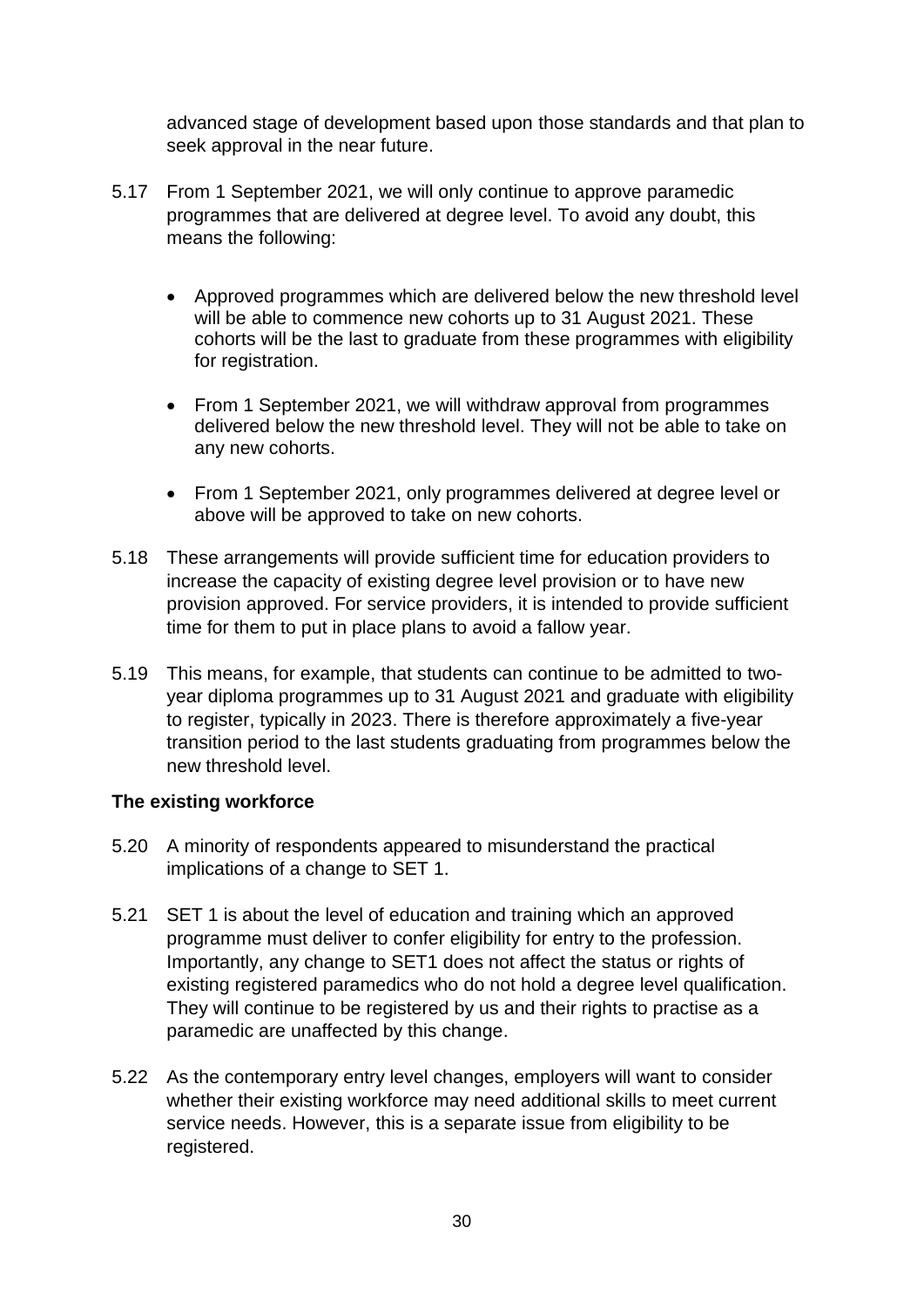5.23 The changes we have outlined in this document will not directly affect existing students who are part way through their education and training – either now, or when the change is implemented on 1 September 2021. They will be able to continue to complete their approved programmes and then will be eligible to apply for registration with us.

#### **Equality and diversity**

- 5.24 The majority of respondents did not consider that there were equality and diversity implications associated with changing the threshold level for entry to the Register or considered that if there were, these were justified and necessary on the grounds of protecting public safety.
- 5.25 It is important to the HCPC to be a fair and inclusive regulator. We are conscious that our decisions should not inhibit groups or individuals with protected characteristics from accessing or gaining entry to the professions that we regulate. However, our over-arching objective is to protect the public.
- 5.26 Of the equality and diversity issues raised by respondents, any impact of a change to SET 1 on people with protected characteristics would be indirect.
- 5.27 The impact is nevertheless important and should be taken into account by education providers and service providers in meeting their obligations under relevant legislation. We note that education providers have well established approaches to widening participation into higher education. We are also encouraged that the alternative study formats many respondents considered necessary to minimise equality and diversity impacts are already under development, such as degree-level apprenticeship programmes.
- 5.28 We have carefully considered the comments we received here in reaching our conclusions, and do not consider that any issues identified are sufficient that they should change the outcome of this consultation.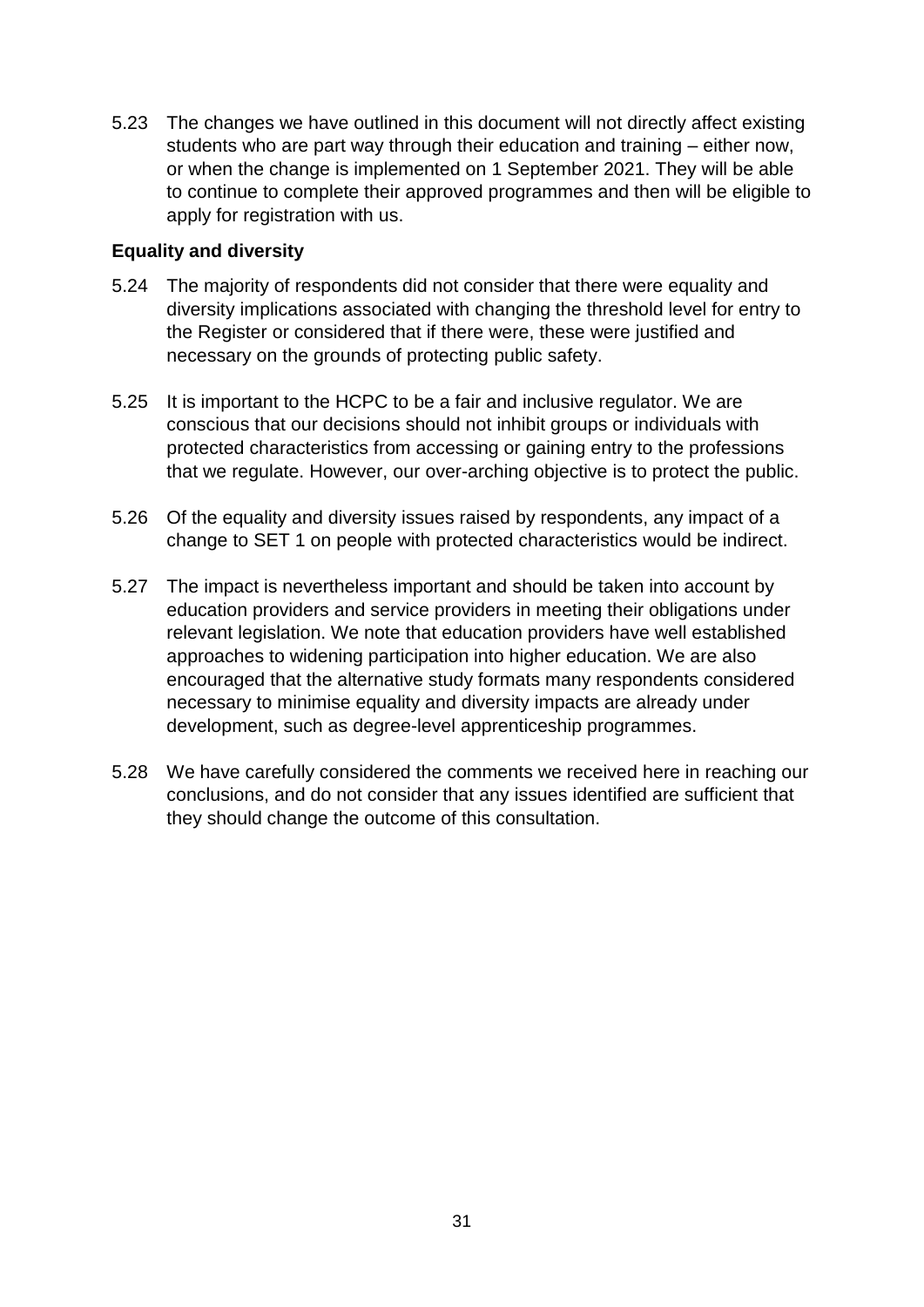## **6. List of respondents**

Below is a list of all the organisations that responded to the consultation.

Allied Health Professions Federation Association of Ambulance Chief Executives CARE College of Paramedics Council of Deans of Health East Midlands Ambulance Service East of England Ambulance Service Glasgow Caledonian University GWAS Ambulance Service Health Education England Kingston and St Georges University London London Ambulance Service Medipro National Association of Educators in Practice NHS Employers NHS England North West Ambulance Service Northern Ireland Ambulance Service Oxford Brookes University School of Health Sciences and Social Work, University of Portsmouth Scottish Ambulance Service **TFAMSS** UNISON University of Sunderland University of Brighton University of Surrey University of the West of England